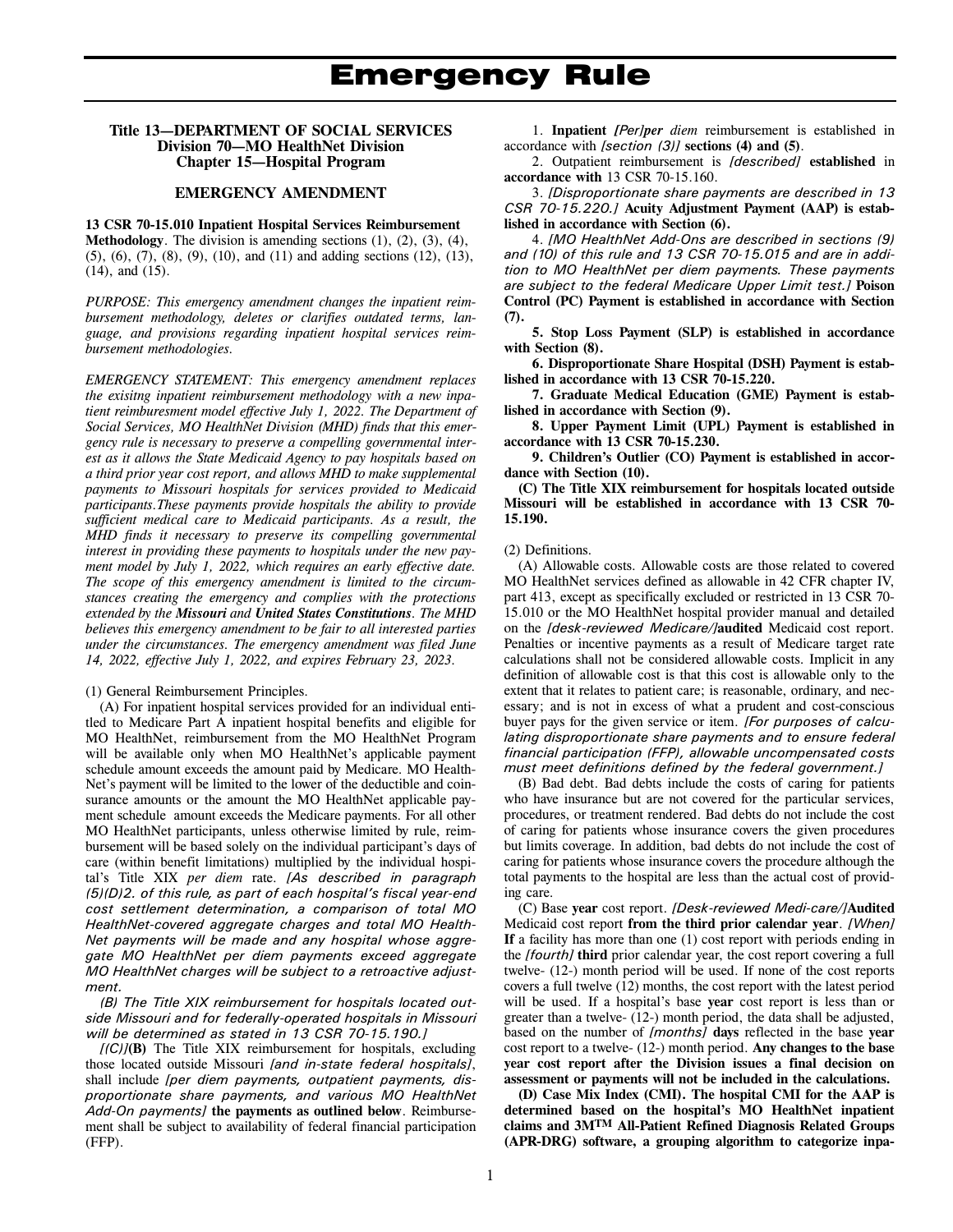**tient discharges with similar treatment characteristics requiring similar hospital resources.** 

**1. For SFY 2023, each hospital's CMI was calculated as follows:** 

**A. A dataset of complete inpatient stays was established using MO HealthNet fee-for-service claims and managed care encounters combined for calendar years 2019 and 2020. A twoyear dataset was used to account for the potential impact of changes to hospital utilization, costs, and mix of patients due to the COVID-19 Public Health Emergency.** 

**B. Interim claims where multiple claims cover a single inpatient stay were combined into single claims covering the complete inpatient stay.** 

**C. The 3MTM APR-DRG grouping software was applied to the inpatient dataset, using version 38 of the grouper. Each inpatient stay was assigned to a single DRG and severity of illness level. Each APR-DRG is associated with a relative weight reflecting the relative amount of resources required to care for similar stays, compared to an average inpatient stay. APR-DRG weights are provided by 3MTM and are calculated based on a national allpayer population.** 

**D. The national weights were recentered to reflect the average resource requirements within the MO HealthNet population, including both fee-for-service and managed care encounter inpatient stays. Recentered weights are calculated by dividing the APR-DRG national weights by the average casemix for all hospitals. The average casemix is calculated as the sum of the national weights for each inpatient stay divided by the number of stays for all hospitals.** 

**E. A hospital-specific CMI is calculated by summing the MO HealthNet recentered weights for each inpatient stay and dividing the total by the number of inpatient stays for the hospital.** 

**2. For SFY 2024 and forward, the basis of the case mix index will be determined by the Division based on combined inpatient stays from the second and third prior calendar years, the current version of the 3MTM APR-DRG grouper, relative weights appropriate for the MO HealthNet population, and the SFY in which an AAP is being calculated.** 

*[(D)]***(E)** Charity care. Results from a provider's policy to provide health care services free of charge or a reduction in charges because of the indigence or medical indigence of the patient.

 $[(E)]$ **(F)** Contractual allowances. Difference between established rates for covered services and the amount paid by third-party payers under contractual agreements.

*[(F)]***(G)** Cost report. A cost report details, for purposes of both Medicare and MO HealthNet reimbursement, the cost of rendering covered services for the fiscal reporting period. The Medicare/Medicaid Uniform Cost Report contains the forms utilized in filing the cost report. The Medicare/Medicaid Cost Report version 2552-10 (CMS 2552-10) shall be used for fiscal years beginning on and after May 1, 2010.

*[(G) Critical access. Hospitals which meet the federal definition found in section 1820(c)(2)(B) of the Social Security Act. A Missouri expanded definition of critical access shall also include hospitals which meet the federal definitions of both a rural referral center and sole community provider and is adjacent to at least one (1) county that has a Medicaid eligible population of at least twenty-five percent (25%) of the total population of the county or hospitals which are the sole community hospital located in a county that has a Medicaid population of at least twenty-five percent (25%) of the total population of the county.* 

*(H) Disproportionate share reimbursement. The disproportionate share payments are described in 13 CSR 70-15.220. (I) Effective date.* 

### *1. The plan effective date shall be October 1, 1981.*

*2. The adjustment effective date shall be thirty (30) days after notification to the hospital that its reimbursement rate has been changed unless modified by other sections of the plan.]* 

**(H) Division. Unless otherwise designated, division refers to the MO HealthNet Division (MHD) a division of the Department of Social Services charged with the administration of the MO HealthNet program.**

*[(J)]***(I)** *[MO HealthNet]* **Medicaid** inpatient days. *[MO Health-Net]* **Medicaid** inpatient days are paid *[MO HealthNet]* **Medicaid** days for inpatient hospital services as reported by the Medicaid Management Information System (MMIS).

*[(K) Medicare rate. The Medicare rate is the rate established on the basis of allowable cost as defined by applicable Medicare standards and principles of reimbursement (42 CFR parts 405 and 413) as determined by the servicing fiscal intermediary based on yearly hospital cost reports. ]* 

*[(L)]***(J)** Nonreimbursable items. For purposes of reimbursement of reasonable cost, the following are not subject to reimbursement:

1. Allowances for return on equity capital;

2. Amounts representing growth allowances in excess of the intensity allowance, profits, efficiency bonuses, or a combination of these;

3. Cost in excess of the principal of reimbursement specified in 42 CFR chapter IV, part 413; and

4. Costs or services specifically excluded or restricted in this *[plan]* **rule** or the MO HealthNet hospital provider manual.

*[(M) Per diem rates. The per diem rates shall be determined from the individual hospital cost report in accordance with section (3) of this regulation.]*

*[(N)]***(K)** Reasonable cost. The reasonable cost of inpatient hospital services is an individual hospital's *[MO HealthNet]* **Medicaid** *[per diem]* cost per day as determined in accordance with *[the general plan rate calculation from section (3)]* **section (4)** of this regulation using the base year cost report.

*[(O)]***(L)** Specialty *[p]***P**ediatric *[h]***H**ospital. An inpatient pediatric acute care facility which—

1. Is licensed as a hospital by the Missouri Department of Health and Senior Services under Chapter 197 of the *Missouri Revised Statutes*;

2. Has been granted substantive waivers by the Missouri Department of Health and Senior Services from compliance with material hospital licensure requirements governing a) the establishment and operation of an emergency department, and b) the provision of pathology, radiology, laboratory, and central services; and

3. Is not licensed to operate more than sixty (60) inpatient beds. *[(P)]***(M)** Trend factor. The trend factor is a measure of the change in costs of goods and services purchased by a hospital during the course of one (1) year.

*[(Q) Children's hospital. An acute care hospital operated primarily for the care and treatment of children under the age of eighteen (18) years old and which has designated in its licensure application at least sixty-five percent (65%) of its total licensed beds as a pediatric unit.]* 

*[(R)]***(N)** *[FRA]* **Federal Reimbursement Allowance (FRA)**. **The fee assessed to hospitals for the privilege of engaging in the business of provideing inpatient health care in Missouri. The FRA shall be an allowable cost to the hospital.** The *[Federal Reimbursement Allowance (]*FRA*[)]* is identified in 13 CSR 70-15.110. Effective January 1, 1999, the assessment shall be an allowable cost.

*[(S)]***(O)** *[Incorporates]* **Incorporation** by Reference. This rule incorporates by reference the following:

1. The Hospital Provider Manual is incorporated by reference and made a part of this rule as published by the Department of Social Services, MO HealthNet Division, 615 Howerton Court, Jefferson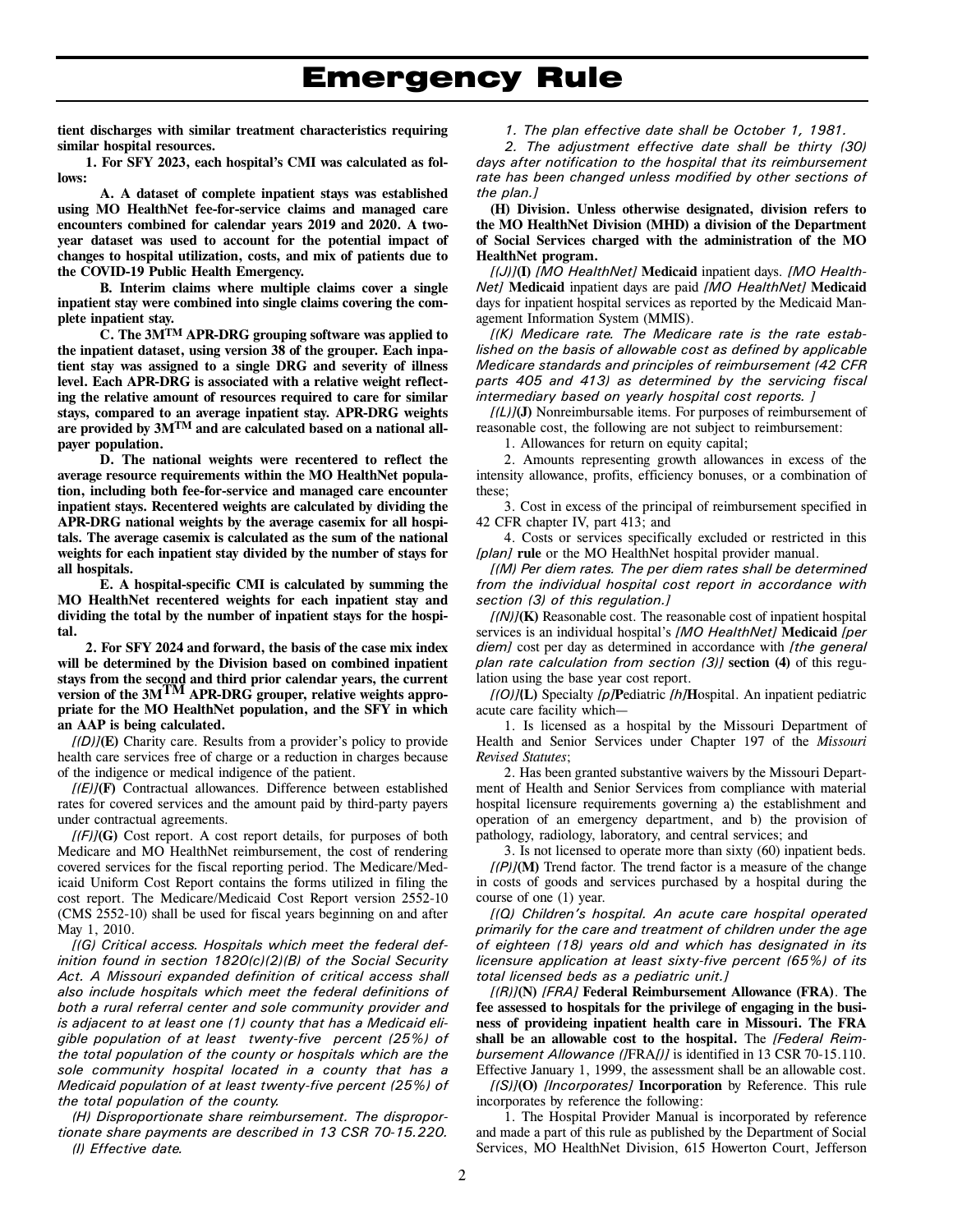City, MO 65109, at its website at *[https://dssruletracker.mo.gov/dss-proposed-rules/welcome.action, March 6, 2020]*  **http://manuals.momed.com/manuals/, June 8, 2022**. This rule does not incorporate any subsequent amendments or additions; and

2. Medicare/Medicaid Cost Report CMS 2552-10, which is incorporated by reference and made a part of this rule as published by the Centers for Medicare *[and]***&** Medicaid Services **(CMS)** at **its**  website http://www.cms.gov/Regulations-and-Guidance/Guidance/Manuals/Paper-Based-Manuals-Items/CMS021935.html, *[February 18, 2020]* **June 8, 2022**. This rule does not incorporate any subsequent amendments or additions.

**3. 42 CFR 405, which is incorporated by reference and made a part of this rule as published by CMS at its website https://www.ecfr.gov/current/title-42/chapter-IV/subchapter-B/part-405?toc=1, June 8, 2022. This rule does not incorporate any subsequent amendments or additions.**

**4. 42 CFR 413, which is incorporated by reference and made a part of this rule as published by CMS at its website https://www.ecfr.gov/current/title-42/chapter-IV/subchapter-B/part-413?toc=1, June 8, 2022. This rule does not incorporate any subsequent amendments or additions.** 

*[(3) Per Diem Reimbursement Rate Computation. Each hospital shall receive a MO HealthNet per diem rate based on the following computation:* 

*(A) The per diem rate shall be determined from the 1995 base year cost report in accordance with the following formula:* 

| $Per$ Diem $=$ | $(OC*T)$ | CMC         |
|----------------|----------|-------------|
|                | MPD      | <i>MPDC</i> |

*1. OC—The operating component is the hospital's total allowable cost (TAC) less CMC;* 

*2. CMC—The capital and medical education component of the hospital's TAC;* 

*3. MPD—Medicaid inpatient days;* 

*4. MPDC-MPD—Medicaid patient days for capital costs as defined in paragraph (3)(A)3. with a minimum utilization of sixty percent (60%) as described in paragraph (5)(C)8.;* 

*5. TI—Trend indices. The trend indices are applied to the OC of the per diem rate. The trend index for SFY 1995 is used to adjust the OC to a common fiscal year end of June 30. The adjusted OC shall be trended through SFY 2001;* 

*6. TAC—Allowable inpatient routine and special care unit expenses, ancillary expenses, and graduate medical education costs will be added to determine the hospital's total allowable cost (TAC);* 

*7. The per diem shall not exceed the average MO Health-Net inpatient charge per diem as determined from the base year cost report and adjusted by the TI;* 

*8. The per diem shall be adjusted for rate increases granted in accordance with subsection (5)(F) for allowable costs not included in the base year cost report; and* 

*(B) Trend Indices (TI). Trend indices starting in SFY 2016 will be determined based on the Hospital Market Basket index as published in Healthcare Cost Review by Institute of Health Systems (IHS), or equivalent publication, regardless of any changes in the name of the publication or publisher, for each State Fiscal Year (SFY).* 

*1. The per diem rate shall be reduced as necessary to avoid any negative Direct Medicaid payments computed in accordance with 13 CSR 70-15.015.* 

*2. A facility previously enrolled for participation in the MO HealthNet Program, which either voluntarily or involun-*

*tarily terminates its participation in the MO HealthNet Program and which reenters the MO HealthNet Program, will receive the same inpatient rate and outpatient rate as the previous owner/operator. Such facility will also receive the same Direct Medicaid Add-On Payment and Uninsured Add-On Payment as the previous owner/operator if the facility reenters the MO HealthNet Program during the same state fiscal year. If the facility does not reenter during the same state fiscal year, the Direct Medicaid Add-On Payment and Uninsured Add-On Payment will be determined based on the applicable base year data (i.e., fourth prior year cost report for the Direct Medicaid Payment; see 13 CSR 70-15.220 for the applicable data for the Uninsured Add-On Payment). If the facility does not have the applicable base year data, the Direct Medicaid Add-On Payment and the Uninsured Add-On Payment will be based on the most recent audited data available and will include annual trend factor adjustments from the year subsequent to the cost report period through the state fiscal year for which the payments are being determined.* 

### *(4) Per Diem Rate—New Hospitals.*

*(A) In the absence of adequate cost data, a new facility's initial MO HealthNet rate shall be ninety percent (90%) of the average-weighted, statewide per diem rate for the year it became certified to participate in the MO HealthNet program until a prospective rate is determined on the facility's rate setting cost report as set forth below in paragraph (4)(A)1. The facility's rate setting cost report shall be the first full fiscal year cost report. If the facility's first full fiscal year cost report does not include any Medicaid costs, the facility shall continue to receive the initial rate, and the prospective rate will be determined from the facility's second full fiscal year cost report. If the facility's second full fiscal year cost report does not include any Medicaid cost, the initial rate shall become the facility's prospective rate and shall be effective the date the facility was enrolled in the MO HealthNet program. The effective date for facilities whose prospective rate was based on the rate setting cost report shall be the first day of the SFY that the rate setting cost report is the base year cost report for determining the Direct Medicaid Add-On Payment as described in 13 CSR 70-15.015.* 

*1. Prospective Per Diem Reimbursement Rate Computation. Each new hospital shall receive a MO HealthNet prospective per diem rate based on the sum of the following components:* 

*A. Total Allowable Cost, less Graduate Medical Education cost, adjusted by the Trend Indices in subsection (3)(B) from the year subsequent to the rate setting cost report period through the state fiscal year for which the rate is being determined, divided by Medicaid Inpatient Days; plus B. Graduate Medical Education cost divided by Medic-*

*aid Inpatient Days.* 

*2. The per diem rate shall not exceed the average MO HealthNet inpatient charge per day as determined from the rate setting cost report as adjusted by the applicable Trend Indices.* 

*3. The per diem rate shall be adjusted for rate increases granted in accordance with subsection (5)(F) for allowable costs not included in the rate setting cost report.* 

*4. The per diem rate shall be reduced as necessary to avoid any negative Direct Medicaid Payments computed in accordance with 13 CSR 70-15.015.* 

*(B) In addition to the MO HealthNet rate determined by subsection (4)(A), the MO HealthNet per diem rate for a new hospital licensed after February 1, 2007, shall include an*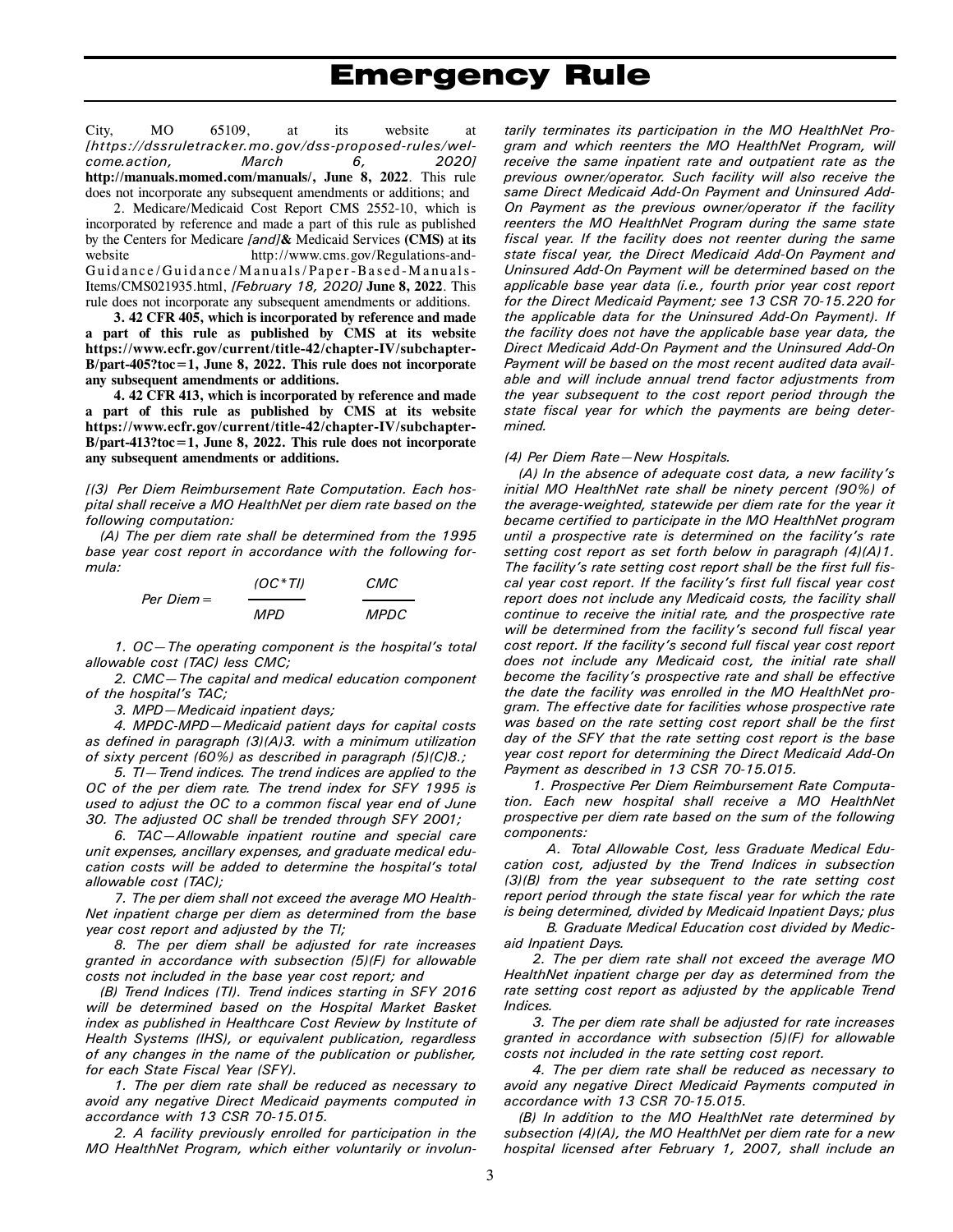*adjustment for the hospital's estimated Direct Medicaid Add-On Payment per patient day, as determined in 13 CSR 70- 15.015, until the facility's prospective rate is set in accordance with subsection (4)(A). The facility's Direct Medicaid Add-On adjustment will then no longer be included in the per diem rate but shall be calculated as a separate Add-On Payment, as set forth in 13 CSR 70-15.015.]* 

### *[(5)]***(3)** Reporting Requirements.

(A) Cost Reports.

1. Each hospital participating in the MO HealthNet *[p]***P**rogram shall submit a cost report in the manner prescribed by the *[state MO HealthNet agency]* **division**. The cost report shall be submitted within five (5) calendar months after the close of the reporting period. The period of a cost report is defined in 42 CFR 413.24(f). *[A single extension, not to exceed thirty (30) days, may be granted upon the request of the hospital and the approval of the MO HealthNet Division when the provider's operation is significantly affected due to extraordinary circumstances over which the provider had no control such as fire or flood. The request must be in writing and postmarked prior to the first day of the sixth month following the hospital's fiscal year end.]* 

**A. All cost reports shall be submitted and certified by an officer or administrator of the hospital.** 

**B. If a cost report is more than ten (10) days past due, the Division may withhold fifty thousand dollars (\$50,000) in MO HealthNet payments from the hospital until the hospital submits the cost report. If the MO HealthNet payment is less than fifty thousand dollars (\$50,000), the entire payment will be withheld. Upon the Division's or its authorized contractor's receipt of the cost report prepared in accordance with this regulation, the payment that was withheld will be released to the hospital.** 

**C. A single extension, not to exceed thirty (30) days, may be granted upon the request of the hospital and the approval of the Division when the hospital's operation is significantly affected due to extraordinary circumstances over which the hospital had no control, such as fire or flood. The request must be in writing and postmarked prior to the first day of the sixth month following the hospital's fiscal year end.** 

2. The change of control*[,]* **or** ownership*[, or termination]* of *[or by]* a hospital of participation in the program requires that the hospital submit a cost report for the period ending with the date of change of control[,] or ownership[, or termination] within five (5) calendar months after the close of the reporting period. *[No extensions in the submitting of cost reports shall be allowed when a termination of participation has occurred.]*

*[A. If a provider notifies, in writing, the director of the Institutional Reimbursement Unit of the division prior to the change of control, ownership, or termination of participation in the MO HealthNet program, the division will withhold all remaining payments from the selling provider until the cost report is filed. Upon receipt of a cost report prepared in accordance with this regulation, any payment that was withheld will be released to the selling provider.* 

*B. If the director of the Institutional Reimbursement Unit does not receive, in writing, notification of a change of control or ownership upon learning of a change of control or ownership, fifty thousand dollars (\$50,000) of the next available MO HealthNet payment, after learning of the change of control or ownership, will be withheld from the provider identified in the current MO HealthNet participation agreement until a cost report is filed. If the MO HealthNet payment is less than fifty thousand dollars (\$50,000), the entire payment will be withheld. Once the cost report prepared in accordance with this regulation is received, the pay-* *ment will be released to the provider identified in the current MO HealthNet participation agreement.]* 

**A. Upon learning of a change of control or ownership, the Division may withhold fifty thousand dollars (\$50,000) of the next available MO HealthNet payment from the hospital identified in the current MO HealthNet participation agreement until the cost report is filed. If the MO HealthNet payment is less than fifty thousand dollars (\$50,000), the entire payment will be withheld. Once the cost report prepared in accordance with this regulation is received, the payment will be released to the hospital identified in the current MO HealthNet participation agreement.** 

*[C.]***B.** The *[MO HealthNet]* Division may, at its discretion, delay the withholding of funds specified in subparagraph*[s]*  $[(5)(A)2.A.$  and  $B.(3)(A)2.A.$  until the cost report is due based on assurances satisfactory to the division that the cost report will be timely filed. A request jointly submitted by the buying and selling *[provider]* **entities** may provide adequate assurances. The buying *[provider]* **entity** must accept responsibility for ensuring timely filing of the cost report and authorize the division to immediately withhold fifty thousand dollars (\$50,000) if the cost report is not timely filed.

3. *[All cost reports shall be submitted and certified by an officer or administrator of the provider. Failure to file a cost report, within the period prescribed in this subsection, may result in the impositions of sanctions as described in 13 CSR 70-3.030.]* **The termination of or by a hospital of participation in the MO HealthNet program requires that the hospital submit a cost report for the period ending with the date of termination within five (5) calendar months from the date of the CMS Tie-Out Notice. No extension in the submitting of cost reports shall be allowed when a termination of participation has occurred.** 

**A. Upon learning of the termination, the Division may withhold fifty thousand dollars (\$50,000) of the next available MO HealthNet payment from the hospital until the cost report is filed. If the MO HealthNet payment is less than fifty thousand dollars (\$50,000), the entire payment will be withheld. Upon the Division's or its authorized contractor's receipt of the cost report prepared in accordance with this regulation, the payment that was withheld will be released to the hospital.** 

4. Amended cost reports or other supplemental. The division **or its authorized contractor** will notify **the** hospital by letter when the *[desk review]* **audit** of its cost report is completed. Since this data *[may]* **will** be used in the calculation of *per diem* rates, *[direct payments, trended costs, or uninsured add-on]* **and other Medicaid** payments, the hospital shall review the *[desk review]* **audited cost report** data *[and the schedule of key data elements]* and submit amended or corrected data to the division **or its authorized contractor** within fifteen (15) days. Data received after the fifteen- (15-) day deadline will not be considered by the division for *per diem* rates, *[direct payments, trended costs, or uninsured]* **or other Medicaid** payments unless the hospital requests in writing and receives an extension to file additional information prior to the end of the fifteen- (15-) day deadline.

(B) Records.

1. All hospitals are required to maintain financial and statistical records in accordance with 42 CFR 413.20. For purposes of this plan, statistical and financial records shall include beneficiaries' medical records and patient claim logs separated for inpatient and outpatient services billed to and paid for by MO HealthNet (excluding cross-over claims) respectively. *[Separate logs for inpatient and outpatient services should be maintained for MO HealthNet participants covered by managed care.]* All records must be available upon request to representatives, employees, or contractors of the MO HealthNet program, Missouri Department of Social Services, General Accounting Office (GAO), or the United States Department of Health and Human Services (HHS). The con-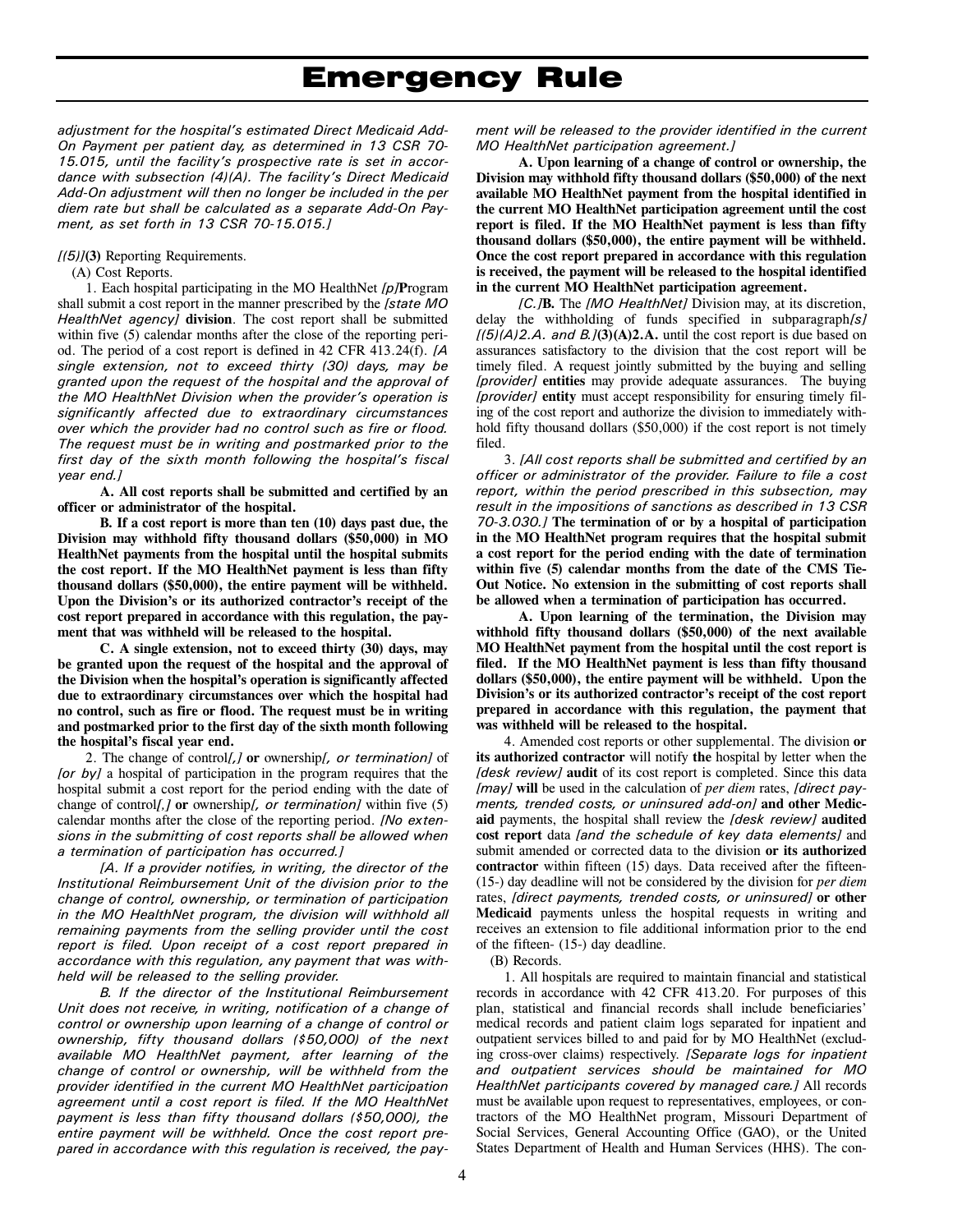tent and organization of the inpatient and outpatient logs shall include the following:

A. A separate *[MO HealthNet]* log for each fiscal year must be maintained by either date of service or date of payment *[by MO HealthNet]* for claims and all adjustments of those claims for services provided in the fiscal period. Lengths of stay covering two (2) fiscal periods should be recorded by date of admission. The information from the *[MO HealthNet]* log should be used to complete the Medicaid worksheet in the hospital's cost report;

*[B. Data required to be recorded in logs for each claim include:* 

*(I) Participant name and MO HealthNet number; (II) Dates of service;* 

*(III) If inpatient claim, number of days paid for by MO HealthNet, classified by adults and peds, each subprovider, newborn, or specific type of intensive care;* 

*(IV) Charges for paid inpatient days and inpatient ancillary charges for paid days classified by cost center as reported in the cost report or allowed outpatient services, classified by cost center as reported on cost report;* 

*(V) Noncovered charges combined under a separate heading;* 

*(VI) Total charges;* 

*(VII) Any partial payment made by third-party payers (claims paid equal to or in excess of MO HealthNet payment rates by third-party payers shall not be included in the log);* 

*(VIII) MO HealthNet payment received or the adjustment taken; and* 

*(IX) Date of remittance advice upon which paid claim or adjustment appeared;]* 

*[C.]***B.** A year-to-date total must appear at the bottom of each log page or after each applicable group total, or a summation page of all subtotals for the fiscal year activity must be included with the log; and

*[D.]***C.** Not to be included in the *[outpatient]* log**s** are **denied** claims or line item *[outpatient]* charges *[denied by MO HealthNet or claims or charges paid from an established MO HealthNet fee schedule]*. This would include payments for hospital-based physicians and certified registered nurse anesthetists billed by the hospital on a professional services claim, *[payments for certain specified clinical diagnostic laboratory services,]* or payments for services provided by the hospital through enrollment as a MO HealthNet provider-type other than hospital *[outpatient]*.

2. Records of related organizations, as defined by 42 CFR 413.17, must be available upon demand to those individuals or organizations as listed in paragraph *[(5)(B)1.]* **(3)(B)1.** of this rule.

*[3. The MO HealthNet Division shall retain all uniform cost reports submitted for a period of at least three (3) years following the date of submission of the reports and will maintain those reports pursuant to the record-keeping requirements of 42 CFR 413.20. If an audit by, or on behalf of, the state or federal government has begun but is not completed at the end of the three- (3-) year period, or if audit findings have not been resolved at the end of the three- (3-) year period, the reports shall be retained until resolution of the audit findings.* 

*4. The MO HealthNet Division shall maintain any responses received on this plan, subsequent changes to this plan, and rates for a period of three (3) years from the date of receipt.* 

*(C) New, Expanded, or Terminated Services. A hospital, at times, may offer to the public new or expanded inpatient services which may require Certificate of Need (CON) approval, or may permanently terminate a service.* 

*1. A state hospital, i.e., one owned or operated by the* 

*board of curators as provided for in Chapter 172, RSMo, or one owned or operated by the Department of Mental Health, may offer new or expanded inpatient services to the public provided it receives legislative appropriations for the project. A state hospital may submit a request for inpatient rate reconsideration if the project meets or exceeds a cost threshold of one (1) million dollars for capital expenditures or one (1) million dollars for major medical equipment expenditures as described in 19 CSR 60-50.300.* 

*2. Nonstate hospitals may also offer new or expanded inpatient services to the public, and incur costs associated with the additions or expansions which may qualify for inpatient rate reconsideration requests. Such projects may require a Certificate of Need (CON). Rate reconsideration requests for projects requiring CON review must include a copy of the CON program approval. Nonstate hospitals may request inpatient rate reconsiderations for projects not requiring review by the CON program, provided each project meets or exceeds a cost threshold of one (1) million dollars for capital expenditures as described in 19 CSR 60-50.300.* 

*3. A hospital (state or nonstate) will have six (6) months after the new or expanded service project is completed and the service is offered to the public to submit a request for inpatient rate reconsideration, along with a budget of the project's costs. The rate reconsideration request and budget will be subject to desk review and audit. Upon completion of the desk review and audit, the hospital's inpatient reimbursement rates may be adjusted, if indicated. Failure to submit a request for rate reconsideration and project budget within the six- (6-) month period shall disqualify the hospital from receiving a rate increase prior to recognizing the increase through the trended cost calculation (direct Medicaid payments). Failure to submit a request shall not prohibit the division from reducing the rate in the case of a terminated service.* 

*4. Failure to submit a budget concerning terminated services may result in the imposition of sanctions as described in 13 CSR 70-3.030.* 

*5. The effective date for any increase granted under this subsection shall be no earlier than the first day of the month following the MO HealthNet Division's final determination on rate reconsideration.* 

*6. Any inpatient rate reconsideration request for new, expanded, or terminated services must be submitted in writing to the MO HealthNet Division and must specifically and clearly identify the issue and total dollar amount involved. The total dollar amount must be supported by generally accepted accounting principles. The hospital shall demonstrate the adjustment is necessary, proper, and consistent with efficient and economical delivery of covered patient care services. The hospital will be notified in writing of the agency's decision within sixty (60) days of receipt of the hospital's written request or within sixty (60) days of receipt of any additional documentation or clarification which may be required, whichever is later. Failure to submit requested information within the sixty- (60-) day period shall be grounds for denial of the request. If the state does not respond within the sixty- (60-) day period, the request shall be deemed denied.* 

*7. Rate adjustments due to new or expanded services will be determined as total allowable project cost (i.e., the sum of annual depreciation, annualized interest expense, and annual additional operating costs) multiplied by the ratio of total inpatient costs (less skilled nursing facility (SNF) and swing bed cost) to total hospital cost as submitted on the most recent cost report filed with the agency as of the*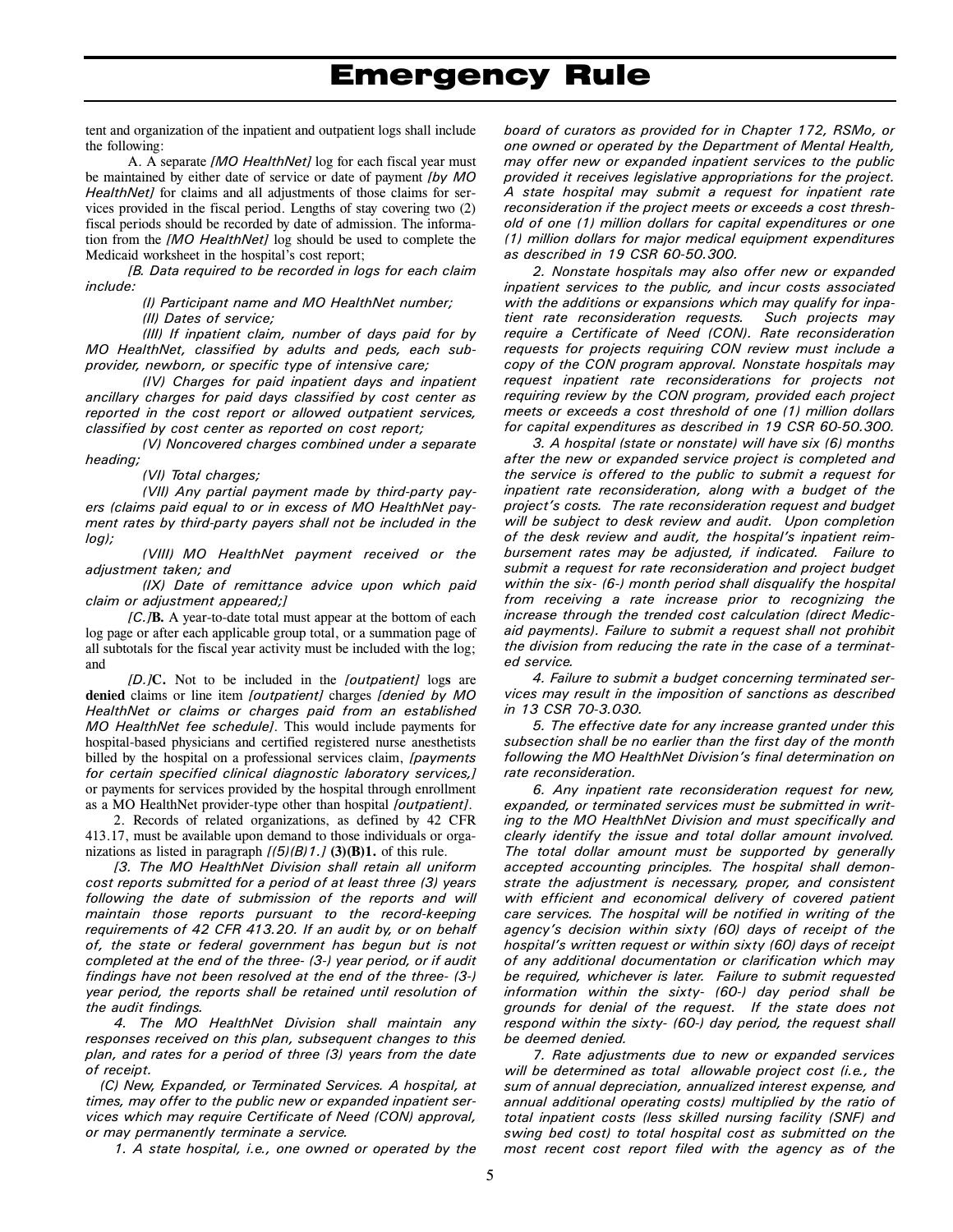*review date divided by total acute care patient days including all special care units and nursery, but excluding swing bed days.* 

*8. Total acute care patient days (excluding nursery and swing bed days) must be at least sixty percent (60%) of total possible bed days. Total possible bed days will be determined using the number of licensed beds times three hundred sixty-five (365) days. If the days, including neonatal units, are less than sixty percent (60%), the sixty percent (60%) number plus newborn days will be used to determine the rate increase. This computation will apply to capital costs only.* 

*9. Major medical equipment costs included in rate reconsideration requests shall not include costs to replace current major medical equipment if the replacement does not result in new or expanded inpatient services. The replacement of inoperative or obsolete major medical equipment, by itself, does not qualify for rate reconsideration, even if the new equipment costs at least one (1) million dollars.]* 

*(D) Audits.* 

*1. A comprehensive hospital audit program shall be established in cooperation with the Missouri Medicare fiscal intermediary. Under the terms of the Common Audit Agreement, the Medicare intermediary shall perform the following:* 

*A. Desk review all hospital cost reports;* 

*B. Determine the scope and format for on-site audits;* 

*C. Perform field audits when indicated in accordance with Title XIX principles; and* 

*D. Submit to the state agency the final Title XVIII cost report with respect to each provider.* 

*(E) Adjustments to Rates. The prospectively determined individual hospital's reimbursement rate may be adjusted only under the following circumstances:* 

*1. When information contained in the cost report is found to be intentionally misrepresented. The adjustment shall be made retroactive to the date of the original rate. This adjustment shall not preclude the MO HealthNet Division from imposing any sanctions authorized by any statute or rule; or* 

*2. When rate reconsideration is granted in accordance with subsection (5)(F).* 

*(F) Rate Reconsideration.* 

*1. Rate reconsideration may be requested under this subsection for changes in allowable cost which occur subsequent to the base period described in subsection (3)(A). The effective date for any increase granted under this subsection shall be no earlier than the first day of the month following the MO HealthNet Division's final determination on rate reconsideration.* 

*2. The following may be subject to review under procedures established by the MO HealthNet Division:* 

*A. New, expanded, or terminated services as detailed in subsection (5)(C);* 

*B. When the hospital experiences extraordinary circumstances which may include, but are not limited to, an act of God, war, or civil disturbance; and* 

*C. Per diem rate adjustments for critical access hospitals.* 

*(I) Critical access hospitals meeting either the federal definition or the Missouri expanded definition may request per diem rate adjustments in accordance with this subsection. The per diem rate increase will result in a corresponding reduction in the direct Medicaid payment.* 

*(a) Hospitals which meet the federal definition as a critical access hospital will have a per diem rate equal to one hundred percent (100%) of their estimated MO Health-* *Net cost per day as determined in 13 CSR 70-15.015.* 

*(b) Hospitals which meet the Missouri expanded definition as a critical access hospital will have a per diem rate equal to seventy-five percent (75%) of their estimated MO HealthNet cost per day as determined in 13 CSR 70- 15.015. This includes new hospitals meeting the Missouri expanded definition as a critical access hospital whose interim MO HealthNet rate was calculated in accordance with subsection 13 CSR 70-15.015.* 

*3. The following will not be subject to review under these procedures:* 

*A. The use of Medicare standards and reimbursement principles;* 

*B. The method for determining the trend factor;* 

*C. The use of all-inclusive prospective reimbursement rates; and* 

*D. Increased costs for the successor owner, management, or leaseholder that result from changes in ownership, management, control, operation, or leasehold interests by whatever form for any hospital previously certified at any time for participation in the MO HealthNet program, except a review may be conducted when a hospital changes from nonprofit to proprietary or vice versa to recognize the change in its property taxes, see paragraph (5)(E)4.* 

*4. As a condition of review, the MO HealthNet Division may require the hospital to submit to a comprehensive operational review. The review will be made at the discretion of the MO HealthNet Division and may be performed by it or its designee. The findings from any such review may be used to recalculate allowable costs for the hospital.* 

*5. The request for an adjustment must be submitted in writing to the MO HealthNet Division and must specifically and clearly identify the issue and the total dollar amount involved. The total dollar amount must be supported by generally acceptable accounting principles. The hospital shall demonstrate the adjustment is necessary, proper, and consistent with efficient and economical delivery of covered patient care services. The hospital will be notified in writing of the agency's decision within sixty (60) days of receipt of the hospital's written request or within sixty (60) days of receipt of any additional documentation or clarification which may be required, whichever is later. Failure to submit requested information within the sixty- (60-) day period shall be grounds for denial of the request. If the state does not respond within the sixty- (60-) day period, the request shall be deemed denied.* 

*(G) Sanctions. Sanctions may be imposed against a provider in accordance with 13 CSR 70-3.030 and other applicable state and federal regulations.* 

*[(6) Outlier Adjustment for Children Under the Age of Six (6).* 

*(A) Effective for admissions beginning on or after July 1, 1991, outlier adjustments for medically necessary inpatient services involving exceptionally high cost or exceptionally long lengths of stay for MO HealthNet-eligible children under the age of six (6) will be made to hospitals meeting the criteria under this plan and, for MO HealthNet-eligible infants under the age of one (1), will be made to any other MO HealthNet hospital except for specialty pediatric hospitals.* 

*1. The following criteria must be met to be eligible for outlier adjustments for children one (1) year of age to children under six (6) years of age:* 

*A. If the facility offered nonemergency obstetric services as of December 21, 1987, there must be at least two (2) obstetricians with staff privileges at the hospital who have agreed to provide obstetric services to individuals enti-*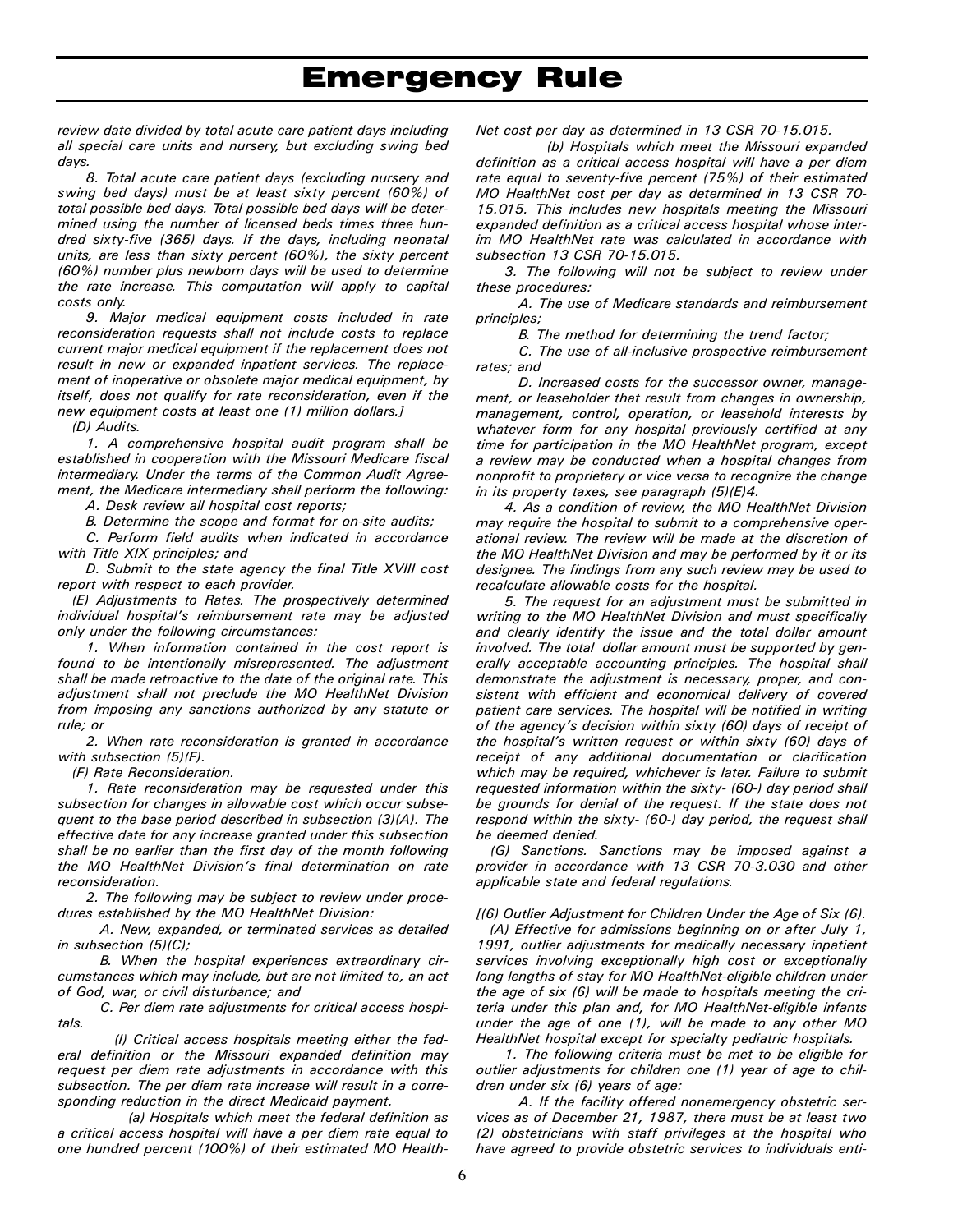*tled to these services under the Missouri Medicaid plan. In the case of a hospital located in a rural area (area outside of a metropolitan statistical area, as defined by the federal Executive Office of Management and Budget), the term obstetrician includes any physician with staff privileges at the hospital to perform nonemergency obstetric procedures. This section does not apply to hospitals either with inpatients predominantly under eighteen (18) years of age or which did not offer nonemergency obstetric services as of December 21, 1987;* 

*B. As determined from the fourth prior year deskreviewed cost report, the facility must have either—* 

*(I) A Medicaid inpatient utilization rate (MIUR) at least one (1) standard deviation above the state's mean MIUR for all Missouri hospitals. The MIUR will be expressed as the ratio of total Medicaid days (TMD) provided under a state plan divided by the provider's total number of inpatient days (TNID). The state's mean MIUR will be expressed as the ratio of the sum of the total number of the Medicaid days for all Missouri hospitals divided by the sum of the total patient days for the same Missouri hospitals. Data for hospitals no longer participating in the program will be excluded;* 

$$
MIUR = \frac{TMD}{TNIDj}
$$

*or* 

*(II) A low-income utilization rate (LIUR) in excess of twenty-five percent (25%). The LIUR shall be the sum (expressed as a percentage) of the fractions, calculated as follows:* 

*(a) Total MO HealthNet patient revenues (TMPR) paid to the hospital for patient services under a state plan plus the amount of the cash subsidies (CS) directly received from state and local governments, divided by the total net revenues (TNR) (charges, minus contractual allowances, discounts, and the like) for patient services plus the CS; and* 

*(b) The total amount of the hospital's charges for patient services attributable to charity care (CC) (care provided to individuals who have no source of payment, thirdparty, or personal resources) less CS directly received from state and local governments in the same period, divided by the total amount of the hospital's charges (THC) for patient services. The total patient charges attributed to CC shall not include any contractual allowances and discounts other than for indigent patients not eligible for MO HealthNet under a state plan;* 

$$
LIUR = \frac{TMPR + CS}{TNR + CS} + \frac{CC - CS}{THC}
$$

*C. As determined from the fourth prior year deskreviewed cost report, the hospital—* 

*(I) Has an unsponsored care ratio of at least ten percent (10%). The unsponsored care ratio is determined as the sum of bad debts and CC divided by TNR and also meets either of the criteria in subparagraph (6)(A)1.B.; or* 

*(II) Ranks in the top fifteen (15) in the number of Medicaid inpatient days provided by that hospital compared to Medicaid patient days provided by all hospitals, and the hospitals also have a Medicaid nursery utilization ratio greater than thirty-five percent (35%) as computed by dividing Title XIX nursery and neonatal days by total nursery and neonatal days; or* 

*(III) Operated a neonatal intensive care unit with a ratio of Missouri Medicaid neonatal patient days to Missouri Medicaid total patient days in excess of nine percent (9%)* 

*reported or verified by the division from the fourth prior year cost report;* 

*D. As determined from the fourth prior year deskreviewed cost report—* 

*(I) The acute care hospital has an unsponsored care ratio of at least sixty-five percent (65%) and is licensed for less than fifty (50) inpatient beds; or* 

*(II) The acute care hospital has an unsponsored care ratio of at least sixty-five percent (65%) and is licensed for fifty (50) inpatient beds or more and has an occupancy rate of more than forty percent (40%); or* 

*(III) The hospital is owned or operated by the Board of Curators as defined in Chapter 172, RSMo, or their successors; or* 

*(IV) The hospital is a public hospital operated by the Department of Mental Health primarily for the care and treatment of mental disorders; and* 

*E. As determined from the fourth prior year deskreviewed cost report, hospitals which annually provide more than five thousand (5,000) Title XIX days of care and whose Title XIX nursery days represent more than fifty percent (50%) of the hospital's total nursery days.* 

*2. The following criteria must be met for the services to be eligible for outlier review:* 

*A. The patient must be a MO HealthNet-eligible infant under the age of one (1) year, or for hospitals that meet the criteria under paragraph (6)(A)1. a MO HealthNet-eligible child under the age of six (6) years, for all dates of service presented for review;* 

*B. Hospitals requesting outlier review for children one (1) year of age to children under six (6) years of age must have qualified under paragraph (6)(A)1. for the state fiscal year corresponding with the fiscal year end of the cost report referred to in paragraph (6)(A)6.; and* 

*C. One (1) of the following conditions must be satisfied:* 

*(I) The total reimbursable charges for dates of service [as described in paragraph (6)(A)4. must be at least one hundred fifty percent (150%) of the sum of total third-party liabilities and MO HealthNet inpatient claim payments for that claim; or* 

*(II) The dates of service must exceed sixty (60) days and less than seventy-five percent (75%) of the total service days was reimbursed by MO HealthNet.* 

*3. Claims for all dates of service eligible for outlier review must—* 

*A. Have been submitted to the MO HealthNet Division fiscal agent or the managed care health plan in their entirety for routine claims processing, and claim payment must have been made before the claims are submitted to the division for outlier review; and* 

*B. Be submitted for outlier review with all documentation as required by the MO HealthNet Division no later than ninety (90) days from the last payment made by the fiscal agent or the managed care health plan through the normal claims processing system for those dates of service.* 

*4. Information for outlier reimbursement processing will be determined from claim charges and MO HealthNet payment data, submitted to the MO HealthNet Division fiscal agent or managed care health plan, by the hospital through normal claim submission. If the claim information is determined to be incomplete as submitted, the hospital may be asked to provide claim data directly to the MO HealthNet Division for outlier review.* 

*5. The claims may be reviewed for—* 

*A. Medical necessity at an inpatient hospital level-of-*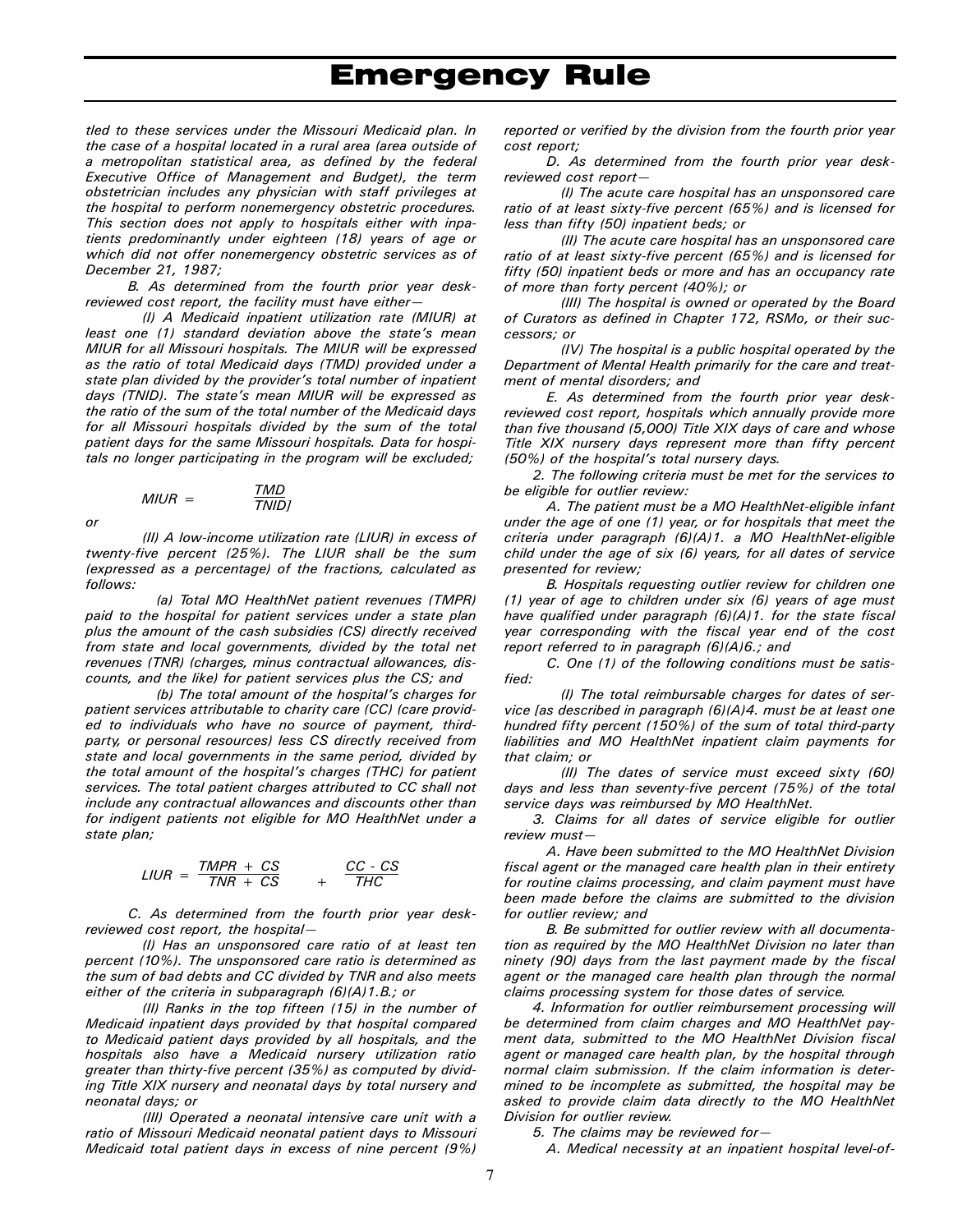*care;* 

*B. Appropriateness of services provided in connection with the diagnosis;* 

*C. Charges that are not permissible per the MO HealthNet Division; policies established in the hospital provider manual and hospital bulletins; and* 

*D. If the hospital is asked to provide claim information, the hospital will need to provide an affidavit vouching to the accuracy of final payments by the MO HealthNet Division, managed care health plans, and other third-party payors. The calculation of outlier payments will be based on the standard hospital payment defined in subparagraph (6)(A)7.B.* 

*6. After the review, reimbursable costs for each claim will be determined using the following data from the most recent Medicaid hospital cost report filed by June 1 of each year:* 

*A. Average routine (room and board) costs for the general and special care units for all days of the stay eligible per the outlier review;* 

*B. Ancillary cost-to-charge ratios applied to claim ancillary charges determined eligible for reimbursement per the outlier review; and* 

*C. No cost will be calculated for items such as malpractice insurance premiums, interns and residents, professional services, or return on equity.* 

*7. Each state fiscal year, outlier adjustment payments for each hospital will be made for all claims submitted before March 1 of the preceding state fiscal year which satisfy all conditions in paragraphs (6)(A)1.-5. The payments will be determined for each hospital as follows:* 

*A. Sum all reimbursable costs per paragraph (6)(A)6. for all applicable outlier claims to equal total reimbursable costs;* 

*B. For those claims, subtract third-party payments and MO HealthNet payments, which includes both per diem payments and Direct Medicaid Add-On payments, from total reimburseable costs to equal excess cost; and* 

*C. Multiply excess costs by fifty percent (50%).* 

*(B) Effective for admissions beginning on or after July 1, 1997, outlier adjustments shall also be made for MO Health-Net participants enrolled in managed care. All criteria listed under subsection (6)(A) applies to managed care outlier submissions.* 

*(C) Effective for admissions beginning on or after May 1, 2017, outlier adjustments will only be made for the fee for service claims. All criteria listed under subsection (6)(A) will continue to be applied to the fee for service outlier submissions.]* 

**(C) Cost Report Audits.** 

**1. The examination or inspection of a hospital's cost report, files, and any other supporting documentation by the Division or its authorized contractor. The Division or its authorized contractor may perform the following types of audits:**

**A. Level I Audit—Requires a more narrow scope of review of hospital cost reports, files, and any other additional information requested and submitted to the Division or its authorized contractor. The limited review may include items such as comparative analysis of a hospital's cost report data to industry data, a review of a hospital's prior year data to determine any outliers that may warrant further review, requesting additional details of the reported information, all of which could lead to potential adjustment(s) after such further review, as well as, making and standard adjustments, etc. Level I Audits may be provided offsite;** 

**B. Level II Audit—Requires a desk review of hospital cost** 

**reports, files, and any other additional information requested and submitted to the Division or its authorized contractor. The desk review may include review procedures in a Level I Audit plus a more detailed analysis of a hospital's cost report data to identify items that would require further review including requesting additional details of the reported information, documentation to support amounts reflected in the cost report, etc. Level II Audits may be provided off-site; or** 

**C. Level III Audits – Requires an in depth audit, including an on-site review, of hospital cost reports, files, and any other additional information requested and submitted to the Division or its authorized contractor. The Level III Audit will require an in depth analysis of a hospital's cost report data and an on-site verification of cost report items deemed necessary through a risk assessment or other analyses, etc. Level III Audits will require some portion of the hospital's records review be provided on-site** 

**(4) Inpatient** *Per Diem* **Reimbursement Rate Computation. Effective for dates of service beginning July 1, 2022, each Missouri hospital shall receive a Missouri Medicaid** *per diem* **rate based on the following computation:** 

**(A) The** *per diem* **shall be determined from the base year cost report in accordance with the following formula:** 

*PER DIEM* =  $((TAC / MPD) * TI) + MIP FRA$ 

**1. MIP FRA—Medicaid Inpatient Share of FRA. The Medicaid inpatient share of the FRA Assessment will be calculated by dividing the hospital's Medicaid patient days from the base year cost report by total hospital patient days from the base year cost report to arrive at the Medicaid utilization percentage. This percentage is then multiplied by the inpatient FRA assessment for the current SFY to arrive at the increased allowable Medicaid cost. This cost is then divided by the estimated Medicaid days for the current SFY to arrive at the increased Medicaid cost per day;** 

**2. MPD—Medicaid inpatient days from the base year cost report;** 

**3. TI—Trend indices. The trend indices are applied to the TAC per day of the** *per diem* **rate. The trend index for the base year is used to adjust the TAC per day to a common fiscal year end of June 30. The adjusted TAC per day shall be trended through the current SFY;** 

**4. TAC—Medicaid allowable inpatient routine and special care unit costs, and ancillary costs, from the base year cost report, will be added to determine the hospital's Medicaid total allowable cost (TAC);**

**5. The** *per diem* **for private free-standing psychiatric hospitals shall be the greater of one-hundred percent (100%) of the SFY 2022 weighted average statewide** *per diem* **rate for private free-standing psychiatric hospitals or the** *per diem* **as calculated in (4)(A).;** 

**6. The** *per diem* **shall not exceed the average Medicaid inpatient charge** *per diem* **as determined from the base year cost report and adjusted by the TI;** 

**7. The** *per diem* **shall be adjusted for rate increases granted in accordance with Subsections IV.C. and IV.D.**

**8. If the hospital does not have a base year cost report, the inpatient** *per diem* **will be the weighted average statewide** *per diem* **rate as determined in Section (5).** 

**(B) Trend Indices (TI). For trend indices for State Fiscal Year 2018 and forward, refer to the Hospital Market Basket index as published in Healthcare Cost Review by Institute of Health Systems (IHS), or equivalent publication, regardless of any changes in the name of the publication or publisher, for each State Fiscal Year (SFY).** 

**(C) Adjustments to Rates. A hospital's inpatient** *per diem* **rate may be adjusted only under the following circumstances:** 

**1. When information contained in the cost report is found to**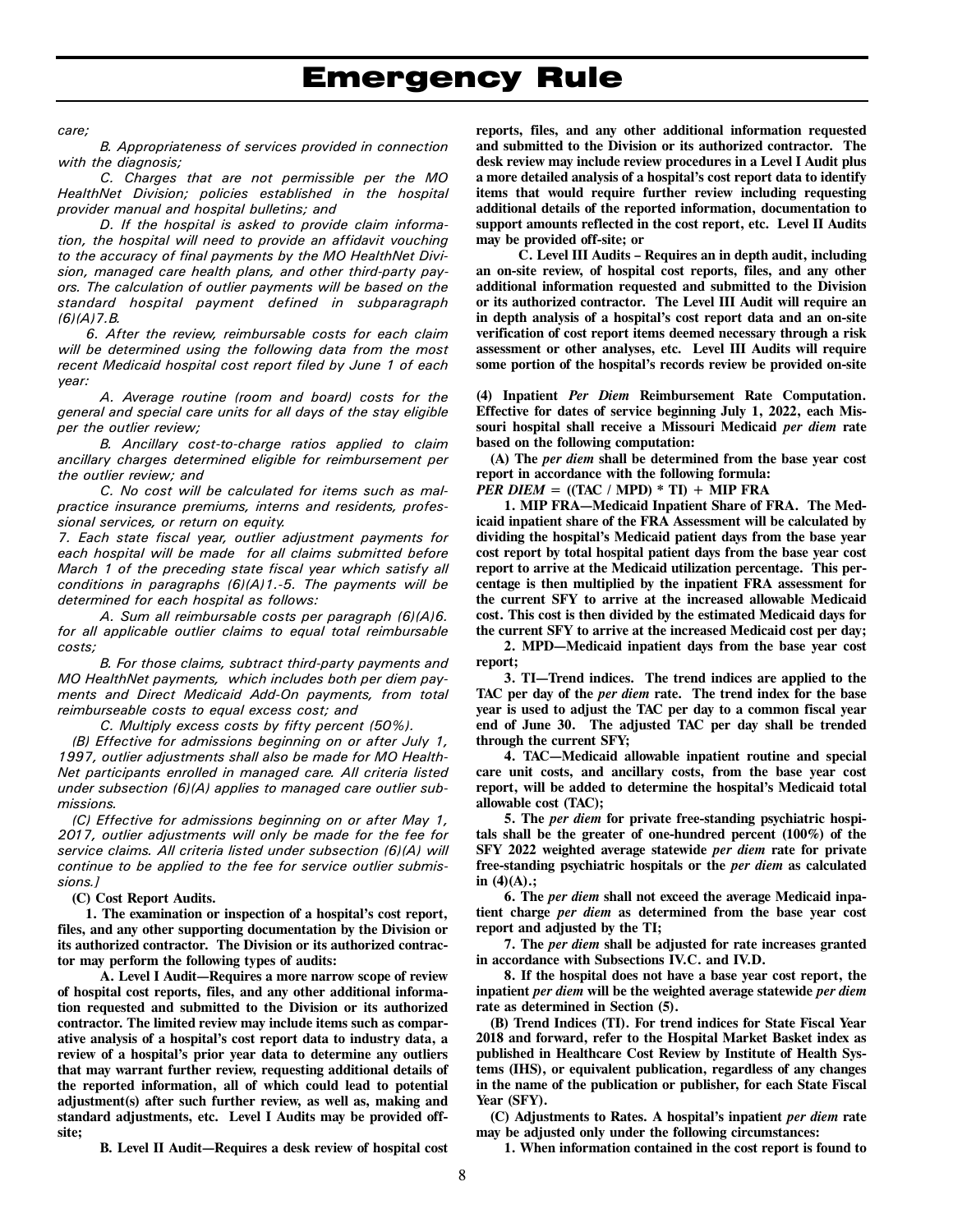**be intentionally misrepresented. Such adjustment shall be made retroactive to the date of the original rate. Such adjustment shall not preclude the Division from imposing any sanctions authorized by any statute or regulation.** 

**2. When a rate reconsideration is granted in accordance with Subsection (4)(D).** 

**(D) Rate Reconsideration** 

**1. Rate reconsideration may be requested under this subsection for changes in allowable costs which occur subsequent to the base year cost report described in Subsection (4)(A). The effective date for any increase granted under this subsection shall be no earlier than the first day of the month following the Division's final determination of the rate reconsideration.** 

**2. The following may be subject to review under procedures established by the Division:** 

**A. New or expanded inpatient services. A hospital, at times, may offer to the public new or expanded inpatient services which may require Certificate of Need (CON) approval.** 

**(I) A state hospital, i.e., one owned or operated by the Board of Curators as provided for in Chapter 172, RSMo, or one owned or operated by the Department of Mental Health, may offer new or expanded inpatient services to the public provided it receives legislative appropriations for the project. A state hospital may submit a request for inpatient rate reconsideration if the project meets or exceeds a cost threshold of one (1) million dollars for capital expenditures or one (1) million dollars for major medical equipment expenditures as described in 19 CSR 60-50.300.** 

**(II) Non-state hospitals, may also offer new or expanded inpatient services to the public, and incur costs associated with the additions or expansions which may qualify for inpatient rate reconsideration requests. Such projects may require a CON. Rate reconsideration requests for projects requiring CON review must include a copy of the CON program approval. Non-state hospitals may request inpatient rate reconsiderations for projects not requiring review by the CON program, provided each project meets or exceeds a cost threshold of one (1) million dollars for capital expenditures as described in 19 CSR 60-50.300.** 

**(III) A hospital (state or non-state) will have six (6) months after the new or expanded service project is completed and the service is offered to the public to submit a request for inpatient rate reconsideration, along with a budget of the project's costs. The rate reconsideration request and budget will be subject to review. Upon completion of the review, the hospital's inpatient reimbursement rate may be adjusted, if indicated. Failure to submit a request for rate reconsideration and project budget within the six (6) month period shall disqualify the hospital from receiving a rate increase prior to recognizing the increase through the trended cost calculation.** 

**(IV) Rate reconsiderations due to new or expanded services will be determined as total allowable project cost (i.e., the sum of annual depreciation, annualized interest expense and annual additional operating costs) multiplied by the ratio of total inpatient costs (less SNF and swing bed cost) to total hospital cost as submitted on the most recent cost report filed with the Division or its authorized contractor as of the review date divided by total acute care patient days including all special care units and nursery, but excluding swing bed days. The most recent cost report filed must be audited prior to the finalization of the rate reconsideration.** 

**(V) Total acute care patient days (excluding nursery and swing bed days) must be at least sixty percent (60%) of total possible bed days. Total possible bed days will be determined using the number of licensed beds times three hundred sixty-five (365) days. If the total acute care patient days (excluding nursery and swing bed days) are less than sixty percent (60%) of total possible bed days, the sixty percent (60%) number plus nursery days will** 

**be used to determine the rate increase. If the total acute care patient days (excluding nursery and swing bed days) are at least sixty percent (60%) of total possible bed days, the total acute care patient days plus nursery days will be used to determine the rate increase. This computation will apply to capital costs only.** 

**(VI) Major medical equipment costs included in rate reconsideration requests shall not include costs to replace current major medical equipment if the replacement does not result in new or expanded inpatient services. The replacement of inoperative or obsolete major medical equipment, by itself, does not qualify for rate reconsideration, even if the new equipment costs at least one (1) million dollars.** 

**B. When the hospital experiences extraordinary circumstances which may include, but are not limited to, an act of God, war or civil disturbance.** 

**3. The following will not be subject to review under these procedures:** 

**A. The use of Medicare standards and reimbursement principles;** 

**B. The method for determining the trend factor;** 

**C. The use of all-inclusive prospective reimbursement rates; and** 

**D. Increased costs for the successor owner, management or leaseholder that result from changes in ownership, management, control, operation or leasehold interests by whatever form for any hospital previously certified at any time for participation in the Medicaid program.** 

**4. The request for a rate reconsideration must be submitted in writing to the Division and must specifically and clearly identify the project and the total dollar amount involved. The total dollar amount must be supported by generally accepted accounting principles. The hospital shall demonstrate the rate reconsideration is necessary, proper, and consistent with efficient and economical delivery of covered patient care services. The hospital will be notified of the Division's decision in writing within sixty (60) days of receipt of the hospital's written request or within sixty (60) days of receipt of any additional documentation or clarification which may be required, whichever is later. Failure to submit requested information within the sixty (60) day period, shall be grounds for denial of the request.** 

**(5)** *Per Diem* **Reimbursement Rate Computation for New Hospitals. Effective for dates of service beginning July 1, 2022, each new Missouri hospital's rate setting cost report shall be the first full fiscal year cost report, which includes inpatient Medicaid costs, otherwise the hospital shall continue to receive the weighted average statewide** *per diem* **rate as determined below.** 

**(A) Acute care hospitals. In the absence of adequate cost data, a new hospital's Medicaid rate shall be one-hundred percent (100%) of the weighted average statewide** *per diem* **rate for acute care hospitals until a prospective rate is determined on the hospital's rate setting cost report, in accordance with Section (4).** 

**(B) Free-standing psychiatric hospitals. In the absence of adequate cost data, a new hospital's Medicaid rate shall be one-hundred percent (100%) of the weighted average statewide** *per diem* **rate for free-standing psychiatric hospitals, excluding the state psychiatric hospitals, until a prospective rate is determined on the hospital's rate setting cost report, in accordance with Section (4).** 

**(C) Long Term Acute Care hospitals. In the absence of adequate cost data, a new hospital's Medicaid rate shall be one-hundred percent (100%) of the weighted average statewide** *per diem* **rate for long term acute care hospitals until a prospective rate is determined on the hospital's rate setting cost report, in accordance with Section (4).** 

**(D) Rehabilitation hospitals. In the absence of adequate cost data, a new hospital's Medicaid rate shall be one-hundred per-**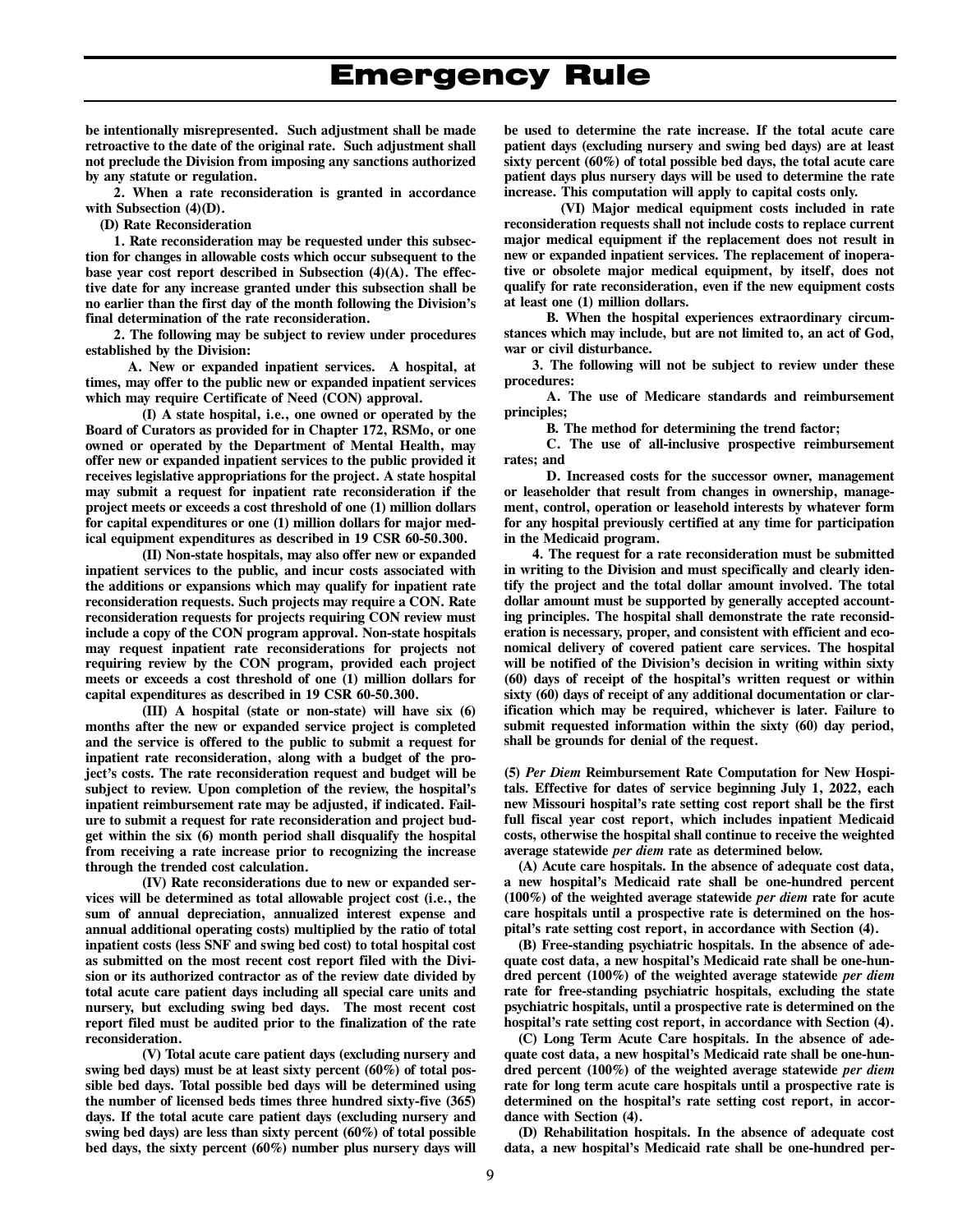**cent (100%) of the weighted average statewide** *per diem* **rate for rehabilitation hospitals until a prospective rate is determined on the hospital's rate setting cost report, in accordance with Section (4).** 

#### **(6) Acuity Adjustment Payment (AAP)**

**(A) Beginning with SFY 2023, hospitals that meet the requirements set forth below shall receive an AAP. Ownership type of the hospital is determined based on the Type of Control reported on Schedule S-2, Part I, Line 21, Column 1 of the hospital's base year cost report. For purposes of this section, Medicaid payments received shall include the following payments.** 

**1. For SFY 2022, the Medicaid** *per diem* **payments, Direct Medicaid payments, GME payments, and CO payments.** 

**2. For SFY 2023 and forward, the Medicaid** *per diem* **payments, AAP, PC payment, SLP, GME payments, and CO payments.** 

**(B) Private Ownership. A hospital shall receive an AAP if the hospital's MO HealthNet case mix index is greater than a threshold set annually by the Division. The preliminary AAP is calculated by multiplying the hospital's MO HealthNet case mix index times the estimated Medicaid payments for the coming SFY. If the hospital's estimated Medicaid payments for the coming SFY plus the preliminary AAP exceeds the hospital's prior SFY Medicaid payments received by a stop-gain percentage, the preliminary AAP will be reduced so the estimated Medicaid payments for the coming SFY plus the final AAP is equal to the stop-gain percent of the hospital's prior SFY Medicaid payments received. If no reduction is necessary, the preliminary AAP shall be considered final.** 

**(C) Non-State Government Owned or Operated (NSGO) Ownership. A hospital shall receive an AAP if the hospital's MO HealthNet case mix index is greater than a threshold set annually by the Division. The preliminary AAP is calculated by multiplying the hospital's MO HealthNet case mix index times the estimated Medicaid payments for the coming SFY. If the hospital's estimated Medicaid payments for the coming SFY plus the preliminary AAP exceeds the hospital's prior SFY Medicaid payments received by a stop-gain percentage, the preliminary AAP will be reduced so the estimated Medicaid payments for the coming SFY plus the final AAP is equal to the stop-gain percent of the hospital's prior SFY Medicaid payments received. If no reduction is necessary the preliminary AAP shall be considered final.** 

**(D) The annual final AAP will be calculated for each hospital at the beginning of each SFY. The annual amount will be paid out over the number of financial cycles during the SFY.** 

#### **(7) Poison Control (PC) Payment**

**(A) The PC payment shall be determined for hospitals which operated a Poison Control Center during the base year and which continues to operate a Poison Control Center. The PC payment shall reimburse the hospital for the Medicaid share of the total Poison Control cost and shall be determined as follows:** 

**1. The total Poison Control cost from the base year cost report will be divided by the total hospital days from the base year cost report to determine a cost per day. This cost per day will then be multiplied by the estimated days for the SFY for which the PC payment is being calculated.** 

**2. The annual final PC payment will be calculated for each eligible hospital at the beginning of each SFY. The annual amount will be paid out over the number of financial cycles during the SFY.** 

### **(8) Stop Loss Payment (SLP)**

**(A) Beginning with SFY 2023 hospitals that meet the require-**

**ments set forth below shall receive a SLP. Ownership type of the hospital is determined based on the Type of Control reported on Schedule S-2, Part I, Line 21, Column 1 of the hospital's base year cost report. For purposes of this section, Medicaid payments received shall include the following payments.** 

**1. For SFY 2022, the Medicaid** *per diem* **payments, Direct Medicaid payments, GME payments, and CO payments.** 

**2. For SFY 2023 and forward, the Medicaid** *per diem* **payments, AAP, PC payment, SLP, GME payments, and CO payments.** 

**(B) Private Ownership. Total estimated Medicaid payments for the coming SFY for each hospital shall include any final AAP and PC payment. The total estimated Medicaid payments for each hospital shall be subtracted from the hospital's prior SFY Medicaid payments received then summed to calculate a total increase or decrease in payments for the entire private ownership group. A positive result represents a decrease in payments and a negative amount represents an increase in payments. If the result is a decrease in total payments to the private ownership group, this amount shall represent the total Stop Loss Amount.** 

**1. SLP will be made if a total Stop Loss Amount was calculated in (8)(B). Each hospital that shows a decrease in Medicaid payments shall receive a SLP in the amount of the decrease in payments unless the sum of each hospital's SLP is greater than the total Stop Loss Amount. If the sum is greater than the total Stop Loss Amount, each hospital's SLP shall be calculated by multiplying the total Stop Loss Amount times the ratio of the hospital's decrease in Medicaid payments to the total Stop Loss Amount.** 

**(C) NSGO Ownership. Total estimated Medicaid payments for the coming SFY for each hospital shall include any final AAP and PC payment. The total estimated Medicaid payments for each hospital shall be subtracted from the hospital's prior SFY Medicaid payments received then summed to calculate a total increase or decrease in payments for the entire NSGO ownership group. A positive result represents a decrease in payments and a negative amount represents an increase in payments. If the result is a decrease in total payments to the NSGO ownership group, this amount shall represent the total Stop Loss Amount.** 

**1. SLP will be made if a total Stop Loss Amount was calculated in (8)(C). Each hospital that shows a decrease in Medicaid payments shall receive a SLP in the amount of the decrease in payments unless the sum of each hospital's SLP is greater than the total Stop Loss Amount. If the sum is greater than the total Stop Loss Amount, each hospital's SLP shall be calculated by multiplying the total Stop Loss Amount times the ratio of the hospital's decrease in Medicaid payments to the total Stop Loss Amount.** 

**(D) The annual SLP will be calculated for each hospital at the beginning of each SFY. The annual amount will be paid out over the number of financial cycles during the SFY.** 

**(9) Medicaid Graduate Medical Education (GME) Payments. Effective beginning with SFY 2023, a GME payment calculated as the sum of the Intern and Resident Based GME payment and the GME Stop Loss payment, shall be made to any acute care hospital that provides graduate medical education.** 

**(A) Intern and Resident (I&R) Based GME payment. The I&R Based GME payment will be based on the per I&R Medicaid allocated GME costs not to exceed a maximum amount per I&R. The Division will determine the number of full time equivalent (FTE) I&Rs. Total GME costs will be determined using Worksheet A of the base year cost report adjusted by the trend index. Total GME costs is multiplied by the ratio of Medicaid days to total days to determine the Medicaid allocated GME costs which is then divided by the number of FTE I&Rs to calculate the Med-**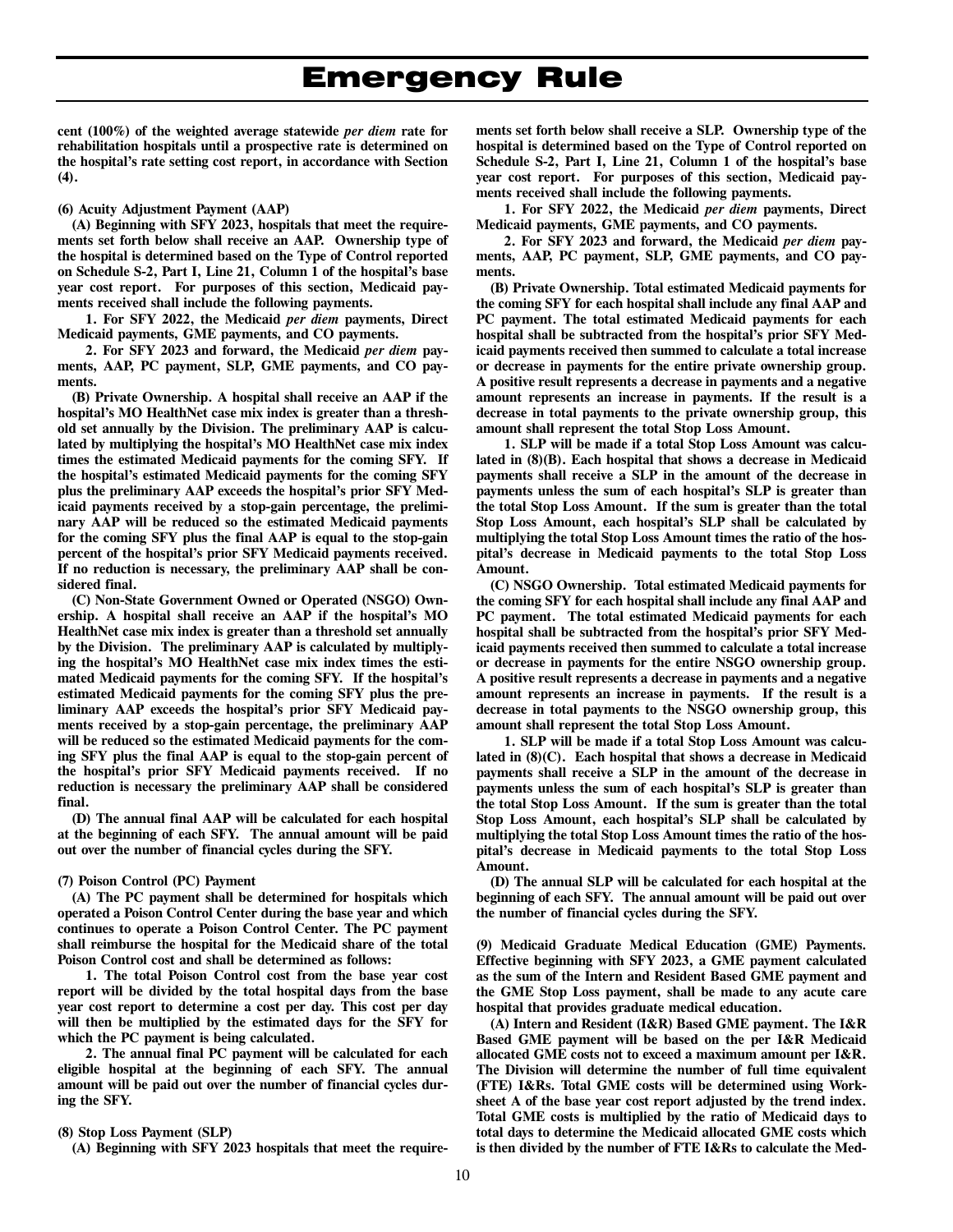**icaid allocated cost per I&R. The I&R Based GME payment is calculated as the number of FTE I&Rs multiplied by the minimum established by the Division or the Medicaid allocated cost per I&R.** 

**(B) GME Stop Loss payment. The total I&R Based GME payment for each hospital shall be subtracted from the hospital's prior SFY GME payments received then summed to calculate a total increase or decrease in payments for the entire group of hospitals that provide graduate medical education. A positive result represents a decrease in payments and a negative amount represents an increase in payments. If the result is a decrease in total payments to the hospitals this amount shall represent the total GME Stop Loss Amount.** 

**GME Stop Loss Payments will be made if a total GME Stop Loss Payment Amount was calculated in the paragraph above. Each hospital that shows a decrease in GME Medicaid payments shall receive a GME Stop Loss Payment in the amount of the decrease in payments unless the sum of each hospital's GME Stop Loss Payment is greater than the total GME Stop Loss Amount. If the sum is greater than the total GME Stop Loss Amount, each hospital's GME Stop Loss Payment shall be calculated by multiplying the total GME Stop Loss Amount times the ratio of the hospital's decrease in GME Medicaid payments to the total GME Stop Loss Amount.** 

**(C) Hospitals who implement a GME program prior to July 1st of the SFY and do not have a base year cost report to determine GME costs shall receive an I&R Based GME payment based on the statewide average Per Resident Amount (PRA) determined as follows:** 

**1. The number of FTE I&Rs shall be reported to the Division by June 1st prior to the beginning of the SFY in order to have a GME payment calculated.** 

**2. The I&R Based GME payment shall be calculated as the number of FTE I&Rs multiplied by the Medicaid Capped Statewide Average PRA. The Medicaid Capped Statewide Average PRA is calculated as follows:** 

**A. By applying a straight average to the list of facility PRA's with the following criteria:** 

**(I) A facility's PRA used in the straight average shall be the minimum as established by the Division or the facility's actual PRA.** 

**(D) The hospital's I&R Based GME Payment plus GME Stop Loss Payment, if applicable, will be calculated for each hospital at the beginning of each SFY. The annual amount will be paid on a quarterly basis during the SFY.** 

**(10) Children's Outlier (CO) Payment—** 

**(A) The outlier year is based on a discharge date between July 1 and June 30.** 

**(B) Beginning July 1, 2022, for fee-for-service claims only, outlier payments for medically necessary inpatient services involving exceptionally high cost or exceptionally long lengths of stay for MO HealthNet-eligible children under the age of six (6) will be made to hospitals, meeting the Federal DSH requirements in paragraph (10)(B)1., and for MO HealthNet-eligible infants under the age of one (1) will be made to any other Missouri Medicaid hospital.** 

**1. The following criteria must be met to be eligible for outlier payments for children one (1) year of age to children under six (6) years of age:** 

**A. If the facility offered nonemergency obstetric services as of December 21, 1987, there must be at least two (2) obstetricians with staff privileges at the hospital who have agreed to provide obstetric services to individuals entitled to these services under the Missouri Medicaid plan. In the case of a hospital located in a rural area (area outside of a metropolitan statistical area,** 

**as defined by the federal Executive Office of Management and Budget), the term obstetrician includes any physician with staff privileges at the hospital to perform nonemergency obstetric procedures. This section does not apply to hospitals either with inpatients predominantly under eighteen (18) years of age or which did not offer nonemergency obstetric services as of December 21, 1987;** 

**B. As determined from the base year audited Medicaid cost report, the hospital must have either—** 

**(I) A Medicaid inpatient utilization rate (MIUR) at least one (1) standard deviation above the state's mean MIUR for all Missouri hospitals. The MIUR will be expressed as the ratio of total Medicaid days (TMD) provided under a state plan divided by the provider's total number of inpatient days (TNID). The state's mean MIUR will be expressed as the ratio of the sum of the total number of the Medicaid days for all Missouri hospitals divided by the sum of the total patient days for the same Missouri hospitals. Data for hospitals no longer participating in the program will be excluded;** 

**MIUR = TMD / TNID** 

**or** 

**(II) A low-income utilization rate (LIUR) in excess of twenty-five percent (25%). The LIUR shall be the sum (expressed as a percentage) of the fractions, calculated as follows:** 

**(a) Total MO HealthNet patient revenues (TMPR) paid to the hospital for patient services under a state plan plus the amount of the cash subsidies (CS) directly received from state and local governments, divided by the total net revenues (TNR) (charges, minus contractual allowances, discounts, and the like) for patient services plus the CS; and** 

**(b) The total amount of the hospital's charges for patient services attributable to charity care (CC) less CS directly received from state and local governments in the same period, divided by the total amount of the hospital's charges (THC) for patient services. The total patient charges attributed to CC shall not include any contractual allowances and discounts other than for indigent patients not eligible for MO HealthNet under a state plan;** 

**LIUR = ((TMPR + CS) / (TNR + CS)) + ((CC - CS) / THC)** 

**2. The following criteria must be met for the services to be eligible for outlier review:** 

**A. The patient must be a MO HealthNet-eligible infant under the age of one (1) year, or for hospitals that meet the federal DSH requirements, a MO HealthNet-eligible child under the age of six (6) years, as of the date of discharge; and** 

**B. One (1) of the following conditions must be satisfied:** 

**(I) The total reimbursable charges for dates of service must be at least one hundred fifty percent (150%) of the sum of claim payments for each claim; or** 

**(II) The dates of service must exceed sixty (60) days and less than seventy-five percent (75%) of the total service days were reimbursed by MO HealthNet.** 

**3. Claims eligible for outlier review must—** 

**A. Have been submitted in their entirety for claims processing; and** 

**B. The claim must have been paid; and** 

**C. An annual outlier file, for paid claims only, must be submitted to the division no later than December 31 of the second calendar year following the end of the outlier year (i.e. claims for outlier year 2022 are due no later than December 31, 2024).** 

**4. After the review, reimbursable costs for each claim will be determined using the following data from the audited Medicaid**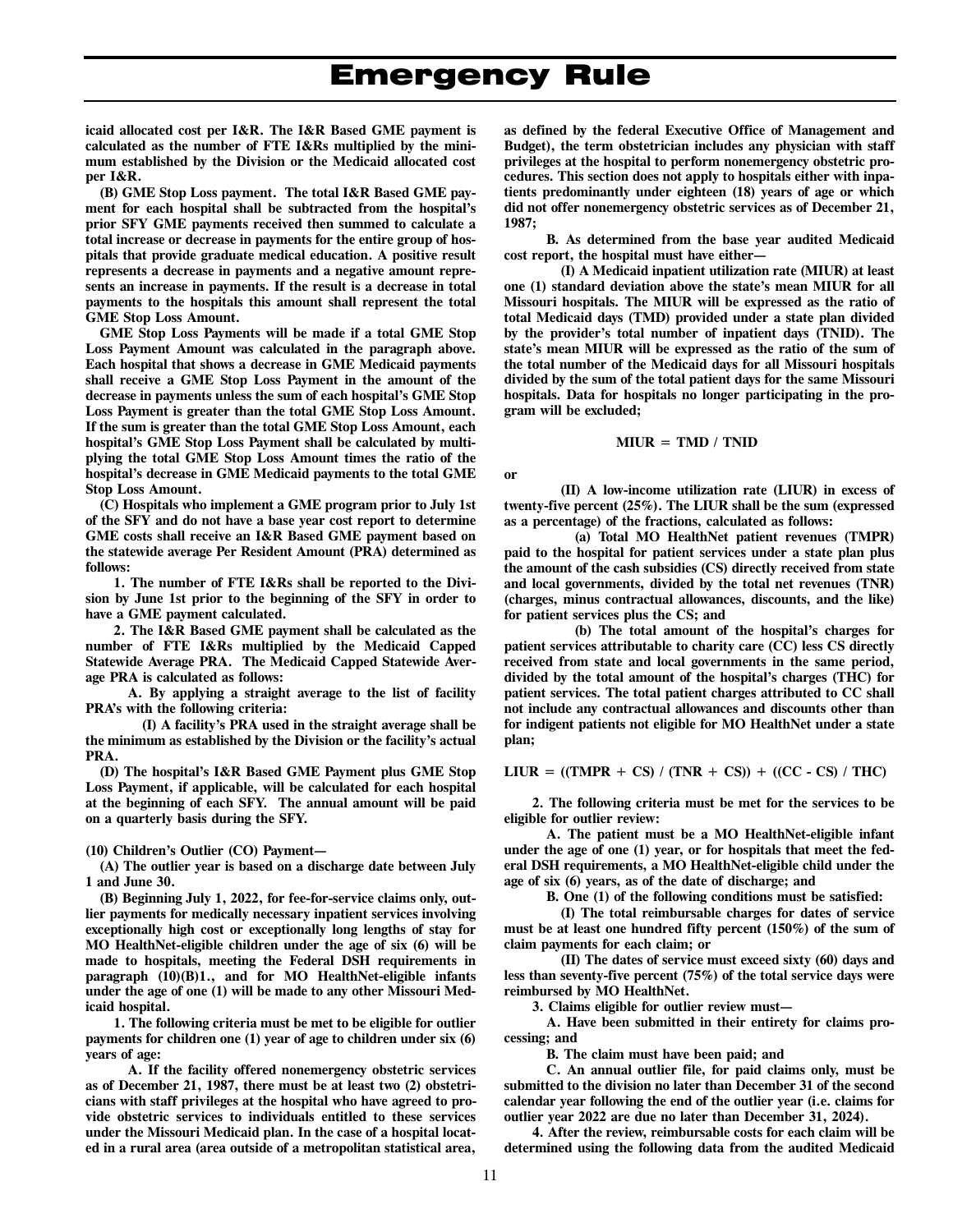**hospital cost report for the year ending in the same calendar year as the outlier year (i.e. Medicaid hospital cost reports ending in 2022 will be used for the 2022 outlier year):** 

**A. Average routine (room and board) costs for the general and special care units for all days of the stay eligible per the outlier review; and** 

**B. Ancillary cost-to-charge ratios applied to claim ancillary charges determined eligible for reimbursement per the outlier** 

**5. The outlier payments will be determined for each hospital as follows:** 

**A. Sum all reimbursable costs for all eligible outlier claims to equal total reimbursable costs;** 

**B. Subtract total claim payments, which includes MO HealthNet claims payments, third party payments, and co-pays, from total reimbursable costs to equal excess cost; and** 

**C. Multiply excess costs by fifty percent (50%).**

### **(11) Safety Net Hospitals**

**(A) Inpatient hospital providers may qualify as a Safety Net Hospital based on the following criteria. Hospitals shall qualify**  for a period of only one (1) SFY and must requalify at the begin**ning of each SFY to continue their Safety Net Hospital designation.** 

**1. If the facility offered non-emergency obstetric services as of December 21, 1987, there must be at least two (2) obstetricians with staff privileges at the hospital who have agreed to provide obstetric services to individuals entitled to those services under the Missouri Medicaid plan. In the case of a hospital located in a rural area (area outside of a Metropolitan Statistical Area, as defined by the federal executive Office of Management and Budget), the term obstetrician includes any physician with staff privileges at the hospital to perform non-emergency obstetric procedures. This section does not apply to hospitals either with inpatients predominantly under eighteen (18) years of age or which did not offer non-emergency obstetric services as of December 21, 1987;** 

**2. As determined from the audited base year cost report, the facility must have either:** 

**A. A Medicaid inpatient utilization rate (MIUR) at least one (1) standard deviation above the state's mean MIUR for all Missouri hospitals: The MIUR will be expressed as the ratio of total Medicaid days (TMD) (including such patients who receive benefits through a managed care entity) provided under a state plan divided by the provider's total number of inpatient days (TNID). The state's mean MIUR will be expressed as the ratio of the sum of the total number of Medicaid days for all Missouri hospitals divided by the sum of the total patient days for the same Missouri hospitals. Data for hospitals no longer participating in the program will be excluded. (Alternative language using CMS definition of mean MIUR.): The state's mean MIUR will be expressed as the ratio of the sum of all Medicaid participating hospitals' MIURs divided by the total number of Medicaid participating hospitals for a state plan year.** 

$$
MIUR = TMD / TNID
$$

**or;** 

**B. A low income utilization rate in excess of twenty-five percent (25%).** 

**(I) The low-income utilization rate (LIUR) shall be the sum (expressed as a percentage) of the fractions, calculated as follows:** 

**(a) Total Medicaid patient revenues (TMPR) paid to the hospital for patient services under a state plan (regardless of**  **whether the services were furnished on a fee-for-service basis or through a managed care entity) plus the amount of the cash subsidies (CS) directly received from state and local governments, divided by the total net revenues (TNR) (charges, minus contractual allowances, discounts etc.) For patient services plus the cash subsidies, and;** 

**(b) The total amount of the hospital's charges for patient services attributable to charity care (CC) less cash subsidies directly received from state and local governments in the same period, divided by the total amount of the hospital's charges (THC) for patient services. The total patient charges attributed to charity care shall not include any contractual allowances and discounts other than for indigent patients not eligible for medical assistance under a State Plan.** 

**LIUR = ((TMPR + CS) / (TNR + CS)) + ((CC – CS) / THC)** 

**3. As determined from the audited base year cost report,** 

**A. The acute care hospital has an unsponsored care ratio**  of at least sixty five percent (65%) and is licensed for less than **fifty (50) inpatient beds; or** 

**B. The acute care hospital has an unsponsored care ratio of at least sixtyfive (65%) and is licensed for fifty (50) inpatient beds or more and has an occupancy rate of more than forty percent (40%); or** 

**C. A public non-state governmental acute care hospital with a LIUR of at least forty percent (40%) and a MIUR greater than one standard deviation from the mean, and is licensed for fifty (50) inpatient beds or more and has an occupancy rate of at least forty percent (40%); or** 

**D. The hospital is owned or operated by the Board of Curators as defined in Chapter 172, RSMo; or** 

**E. The hospital is a public hospital operated by the Department of Mental Health primarily for the care and treatment of mental disorders.** 

**(12) Hospital Mergers. Hospitals that merge their operations under one Medicare and Medicaid provider number shall have their Medicaid reimbursement combined under the surviving hospital's (the hospital's whose Medicare and Medicaid provider number remained active) Medicaid provider number.** 

**(A) The** *per diem* **rate for merged hospitals shall be calculated:** 

**1. For the remainder of the SFY in which the merger occurred, the merged rate is calculated by multiplying each hospital's estimated Medicaid paid days by its** *per diem* **rate, summing the estimated** *per diem* **payments and estimated Medicaid paid days, and then dividing the total estimated** *per diem* **payments by the total estimated paid days to determine the weighted**  *per diem* **rate. The effective date of the weighted** *per diem* **rate will be the date of the merger.** 

**2. For subsequent SFYs, the** *per diem* **rate will be based on the combined data from the base year cost report for each facility.** 

**(B) The Other Medicaid Payments, if applicable, shall be:** 

**1. Combined under the surviving hospital's Medicaid provider number for the remainder of the SFY in which the merger occurred; and** 

**2. Calculated for subsequent SFYs based on the combined data from the base year cost report for each facility.** 

*[(7)]***(13)** Payment Assurance. The state will pay each hospital, which furnishes the services in accordance with the requirements of the state plan, the amount determined for services furnished by the hospital according to the standards and methods set forth in the rules implementing the Hospital Reimbursement Program.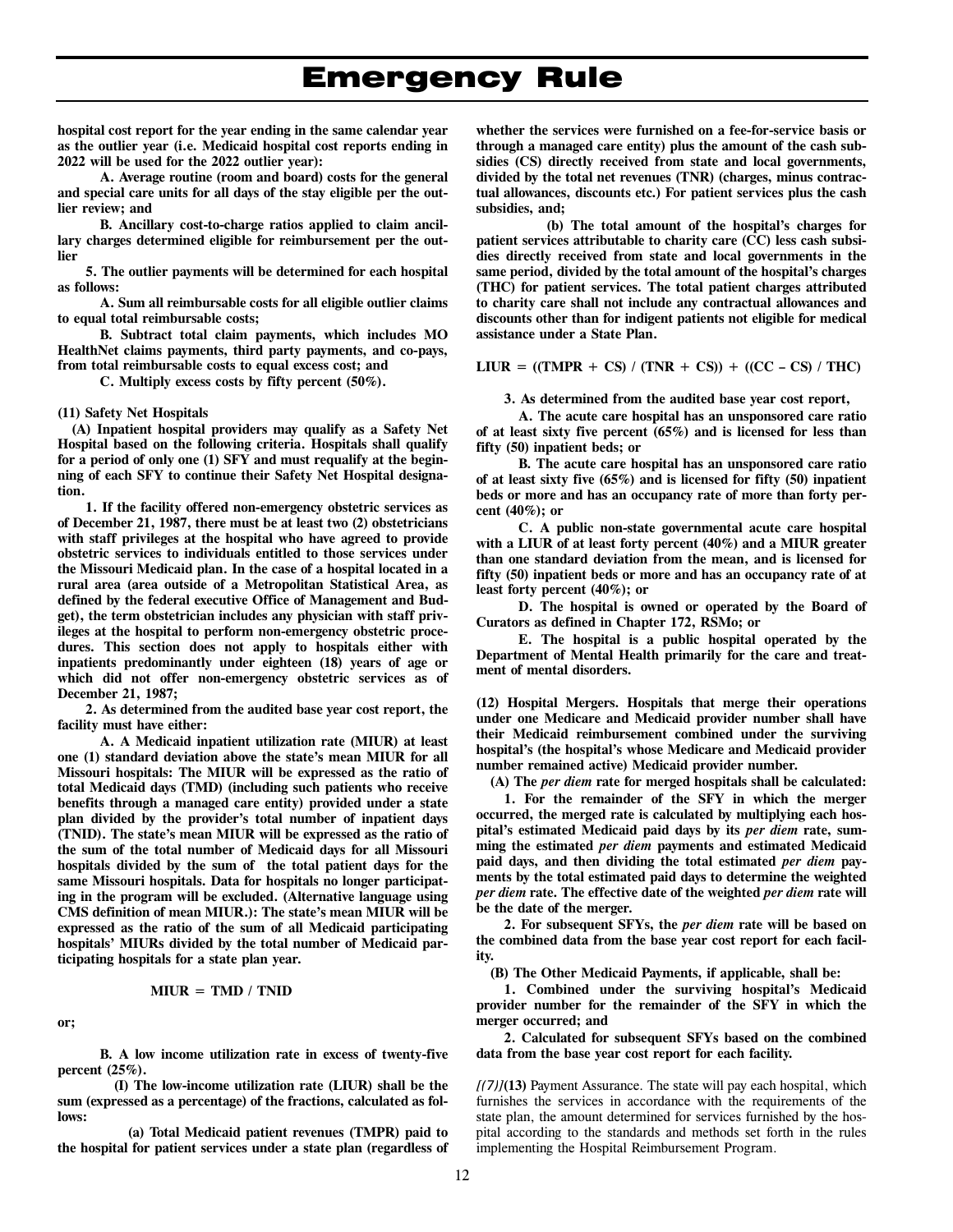*[(8)]***(14)** Inappropriate Placements.

(A) The hospital *per diem* rate as determined under this plan and in effect on October 1, 1981, shall not apply to any participant who is receiving inpatient hospital care when s/he is only in need of nursing home care.

1. If a hospital has an established intermediate care facility/skilled nursing facility (ICF/SNF) or SNF-only MO Health-Net rate for providing nursing home services in a distinct part setting, reimbursement for nursing home services provided in the inpatient hospital setting shall be made at the hospital's ICF/SNF or SNF-only rate.

2. No MO HealthNet payments will be made on behalf of any participant who is receiving inpatient hospital care and is not in need of either inpatient or nursing home care.

*[(9) MO HealthNet GME Add-On—A MO HealthNet Add-On determined for Graduate Medical Education (GME) costs shall be allocated based on the estimated effect of implementation of a MO HealthNet managed care system in accordance with this section.* 

*(A) The MO HealthNet GME Add-On for MO HealthNet participants covered under a Managed Care Plan shall be determined using the base year cost report and paid in quarterly installments. The base year cost report shall be the fourth prior fiscal year (i.e., the base year for SFY 1999 is the FY 1995 cost report). The hospital per diem shall continue to include a component for GME related to MO HealthNet participants not included in a managed care system.* 

*1. Total GME cost shall be multiplied by a managed care allocation factor which incorporates the estimated percentage of the hospital's MO HealthNet population included in a managed care system and the estimated implementation date for a managed care system. For example: If a hospital has 1) an annual GME cost of one hundred thousand dollars (\$100,000), 2) forty percent (40%) of their MO HealthNet days are related to MO HealthNet participants eligible for MO HealthNet managed care, and 3) the projected implementation date for managed care is October 1, 1995; the prorated GME Add-On is thirty thousand dollars (\$30,000).* 

*2. The annual GME Add-On shall be paid in quarterly installments.* 

*(10) Enhanced Graduate Medical Education (GME) Payment. An enhanced GME payment shall be made to any acute care hospital that provides graduate medical education (teaching hospital).* 

*(A) The enhanced GME payment shall be computed in accordance with subsection (10)(B). The payment shall be made following the end of the state fiscal year. The enhanced GME payment for each state fiscal year shall be computed using the most recent cost data available when the enhanced GME payment is computed. If the cost report is less than or more than a twelve- (12-) month period, the cost report data will be adjusted to reflect a twelve- (12-) month period. The state share of the enhanced GME payment to a hospital that has cash subsidies shall come from funds certified by the hospital.* 

*(B) The enhanced GME payment will be computed by first determining the percentage difference between the McGraw-Hill CPI index for hospital services and Medicare update factors applied to the per resident amounts from 1986 to the most recent SFY. For example, the percentage difference has been computed to be eighty-five and sixty-two one-hundredth percent (85.62%) for SFY 2000. The percentage difference is then multiplied by the MO HealthNet share of the aggregate approved amount reported on worksheet E-4 of* 

*the Medicare cost report (CMS 2552-10) for the fourth prior fiscal year and trended to the current state fiscal year. The resulting product is the enhanced GME payment.* 

*(11) Hospital Mergers. Hospitals that merge their operations under one (1) Medicare and MO HealthNet provider number shall have their MO HealthNet reimbursement combined under the surviving hospital's (the hospital whose Medicare and MO HealthNet provider number remains active) MO HealthNet provider number.* 

*(A) The disproportionate share status of the merged hospital provider shall be—* 

*1. The same as the surviving hospital's status was prior to the merger for the remainder of the state fiscal year in which the merger occurred; and* 

*2. Determined based on the combined desk-reviewed data from the appropriate cost reports for the merged hospitals in subsequent fiscal years.* 

*(B) The per diem rate for merged hospitals shall be calculated—* 

*1. For the remainder of the state fiscal year in which the merger occurred by multiplying each hospital's estimated MO HealthNet paid days by its per diem rate, summing the estimated per diem payments and estimated MO HealthNet paid days, and then dividing the total estimated per diem payments by the total estimated paid days to determine the weighted per diem rate. The effective date of the weighted per diem rate will be the date of the merger. This merged rate will also be used in fiscal years following the effective date.* 

*(C) The Direct Medicaid Payments, Uninsured Add-On Payments, and GME payments, if the surviving facility continues the GME program, shall be—* 

*1. Combined under the surviving hospital's MO Health-Net provider number for the remainder of the state fiscal year in which the merger occurred; and* 

*2. Calculated for subsequent state fiscal years based on the combined data from the appropriate cost report for each facility.]*

**(15) Directed Payments. Effective July 1, 2022, the Missouri Medicaid managed care organizations shall make inpatient and outpatient directed payments to in-network hospitals pursuant to 42 CFR 438.6(c) as approved by the Centers for Medicare & Medicaid Services.**

*AUTHORITY: sections 208.153, 208.201, 660.017, and RSMo 2016, and section 208.152 RSMo Supp. [2020] 2021. This rule was previously filed as 13 CSR 40-81.050. Original rule filed Feb. 13, 1969, effective Feb. 23, 1969. For intervening history, please consult the Code of State Regulations. Emergency amendment filed June 14, 2022, effective July 1, 2022, expired Feb. 23, 2023. An emergency amendment and a proposed amendment covering this same material will be published in the July 15, 2022, issue of the Missouri Register.* 

*PUBLIC COST: Fee For Service: This emergency amendment is estimated to cost the state approximately \$448.7 million (State Share: \$151.5 million FRA and \$1.3 million IGT for DMH) in the time the emergency is effective. This emergency amendment is estimated to increase payments to public entities by approximately \$65.3 million in the time the emergency is effective.* 

*Directed Payments: This emergency amendment is estimated to save the state approximately \$9.5 million (State Share: \$3.2 million FRA and \$0 million IGT for DMH) in the time the emergency is*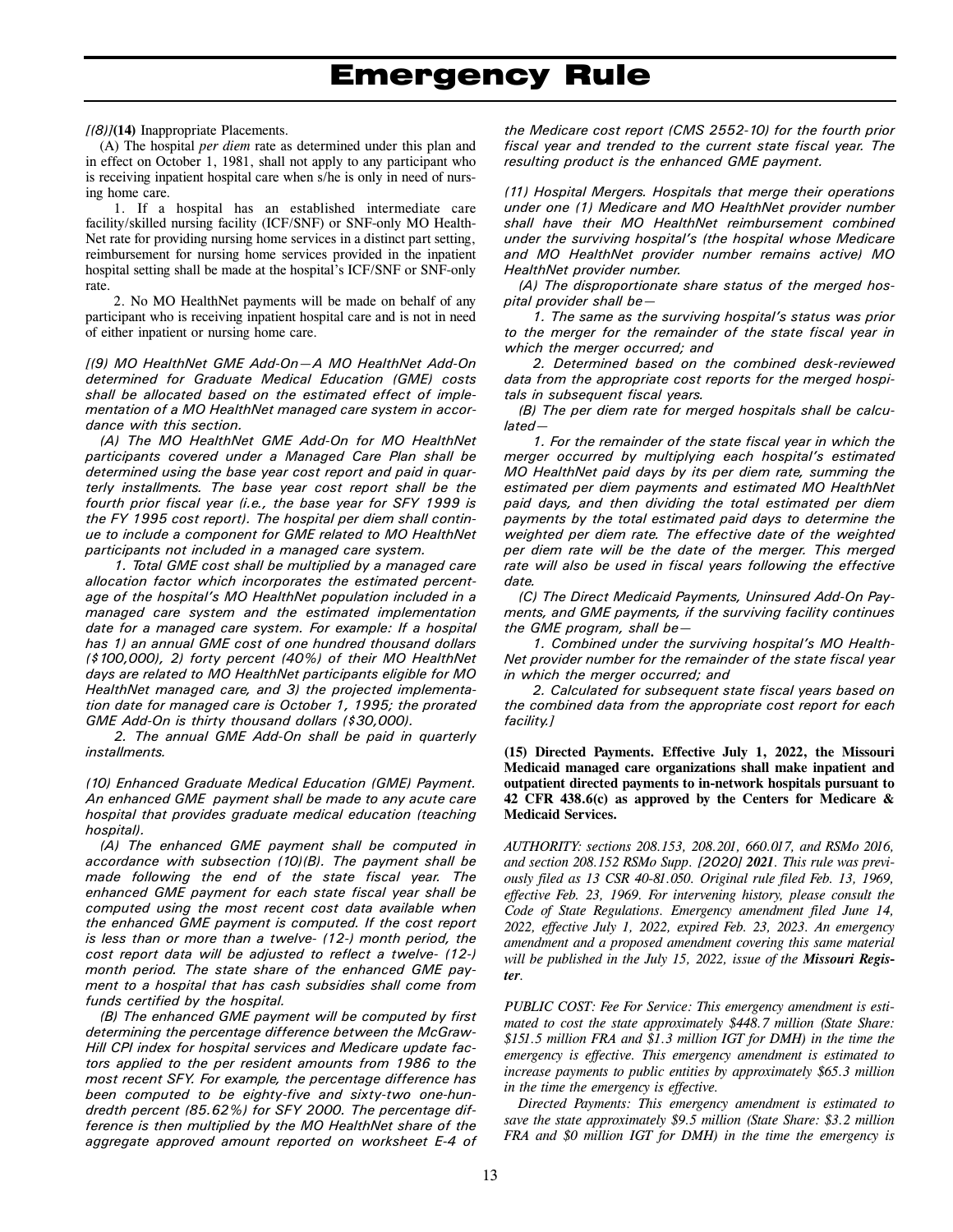*effective. This emergency amendment is estimated to cost public entities by approximately \$8.7 million in the time the emergency is effective.* 

*PRIVATE COST: Fee For Service: This emergency amendment is estimated to increase payments to in-state private entities by approximately \$383.4 million in the time the emergency is effective.* 

*Directed Payments: This emergency amendment is estimated to cost in-state private entities approximately \$785 thousand in the time the emergency is effective.*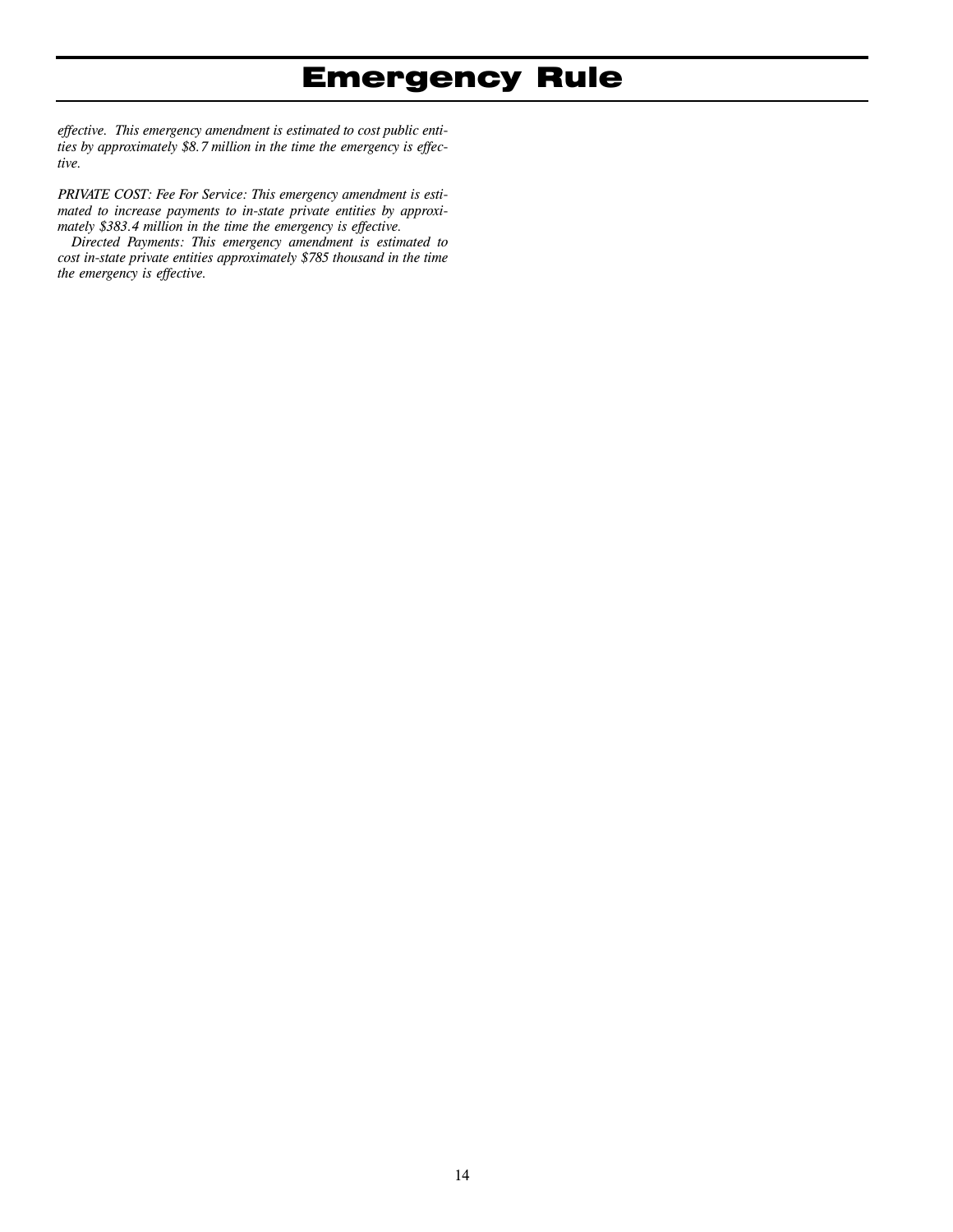### **FISCAL NOTE PUBLIC COST**

I. **Department Title:** 13 Social Services<br>Division Title: 70 MO HealthNet 1 **Division Title:** 70 MO HealthNet Division<br>**Chapter Title:** 15 Hospital Program 15 Hospital Program

| <b>Rule Number and</b>        | 13 CSR 70-15.010 Inpatient Hospital Services Reimbursement |
|-------------------------------|------------------------------------------------------------|
| <b>Name:</b>                  | Methodology                                                |
| Type of<br><b>Rulemaking:</b> | <b>Emergency Amendment</b>                                 |

### **II. SUMMARY OF FISCAL IMPACT**

| <b>Affected Agency or Political Subdivision</b>                                         | <b>Estimated Cost of Compliance in the Aggregate</b>                       |
|-----------------------------------------------------------------------------------------|----------------------------------------------------------------------------|
|                                                                                         | <b>Fee-For-Service Impacts</b>                                             |
| <b>Other Government (Public) &amp; State</b><br>Hospitals enrolled in MO HealthNet - 38 | <b>Estimated impact for 6 months of SFY 2023:</b><br>\$65.3 million        |
|                                                                                         |                                                                            |
| <b>Department of Social Services, MO</b>                                                | <b>Estimated cost for 6 months of SFY 2023:</b>                            |
| <b>HealthNet Division</b>                                                               | Total \$448.7 million;                                                     |
|                                                                                         | State Share \$151.5 million (FRA)                                          |
|                                                                                         | State Share \$1.3 million (IGT)                                            |
|                                                                                         | <b>Directed Payments Impacts</b>                                           |
| <b>Other Government (Public) &amp; State</b><br>Hospitals enrolled in MO HealthNet - 32 | <b>Estimated cost for 6 months of SFY 2023:</b><br>\$8.7 million           |
| <b>Department of Social Services, MO</b><br><b>HealthNet Division</b>                   | <b>Estimated savings for 6 months of SFY 2023:</b><br>Total \$9.5 million; |
|                                                                                         | State Share \$3.2 million (FRA)                                            |
|                                                                                         | <b>State Share \$0 million (IGT)</b>                                       |

### **III. WORKSHEET**

| <b>Fee-for-Service Impact:</b>                          |              |                 |              |  |
|---------------------------------------------------------|--------------|-----------------|--------------|--|
| Other Government (Public) & State Hospitals Impact:     |              |                 |              |  |
| <b>Estimated Impact for 6 Months of SFY 2023:</b>       |              |                 |              |  |
|                                                         | FRA Fund     | <b>IGT</b> Fund | Total        |  |
| <b>Estimated Impact to State Hospitals</b>              | \$18,321,736 | \$3,878,513     | \$22,200,249 |  |
| Estimated Impact to Other Government (Public) Hospitals | \$43,076,920 | $\theta$        | \$43,076,920 |  |
| <b>Total Estimated Impact</b>                           | \$61,398,656 | \$3,878,513     | \$65,277,169 |  |
| <b>State Share Percentage</b>                           | 34.0525%     | 34.0525%        | 34.0525%     |  |
| <b>Estimated State Share</b>                            | \$20,907,777 | \$1,320,730     | \$22,228,508 |  |
|                                                         |              |                 |              |  |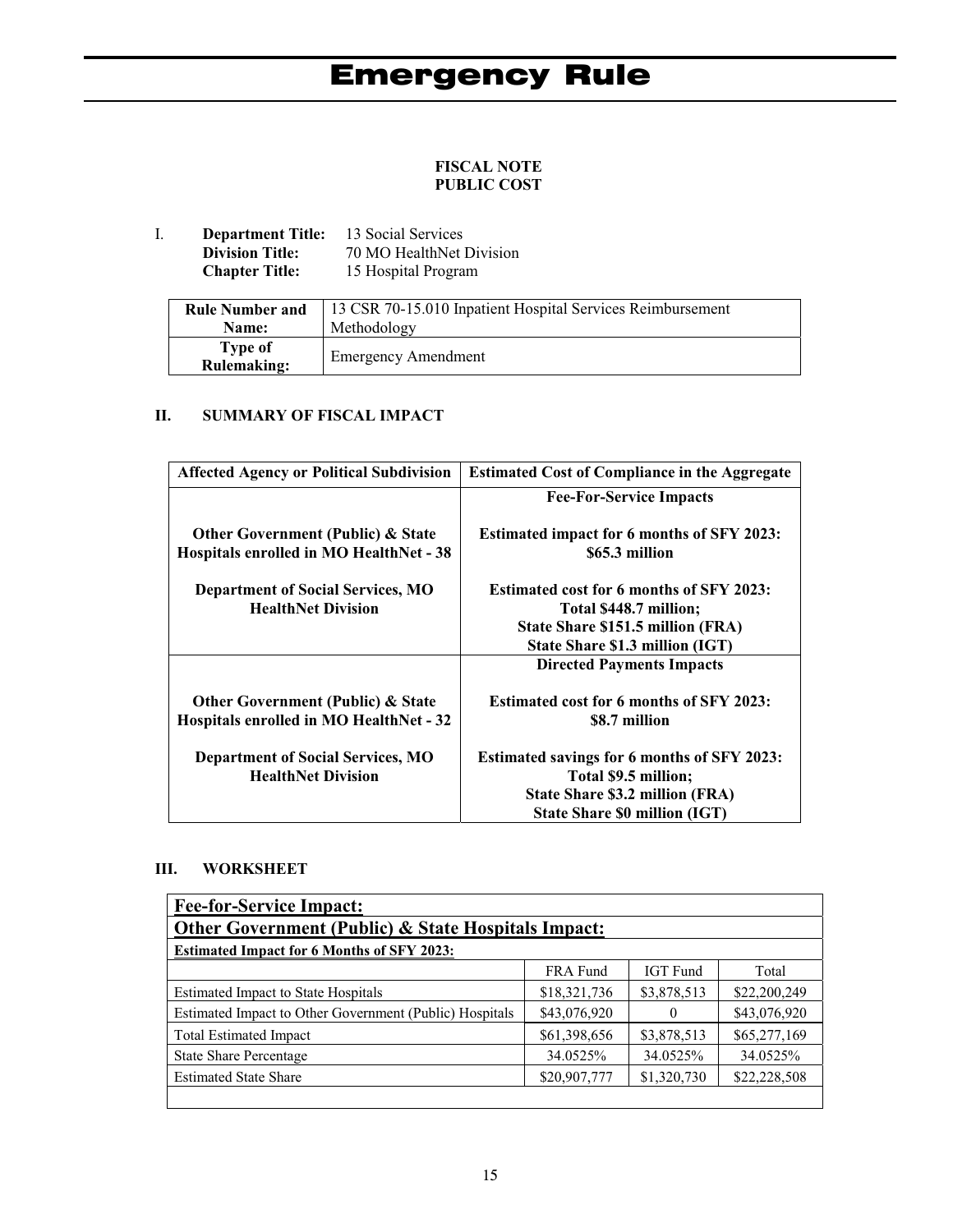| <b>Department of Social Services, MO HealthNet Division Cost:</b>                        |                   |                 |                   |  |  |
|------------------------------------------------------------------------------------------|-------------------|-----------------|-------------------|--|--|
| <b>Estimated Cost for 6 Months of SFY 2023:</b>                                          |                   |                 |                   |  |  |
|                                                                                          | FRA Fund          | IGT Fund        | Total             |  |  |
| <b>Estimated Cost</b>                                                                    | (\$444, 813, 084) | $(\$3,878,513)$ | $(\$448,691,597)$ |  |  |
| <b>State Share Percentage</b>                                                            | 34.0525%          | 34.0525%        | 34.0525%          |  |  |
| (\$1,320,730)<br>(\$152,790,706)<br>(\$151,469,975)<br><b>Estimated State Share Cost</b> |                   |                 |                   |  |  |

| <b>Directed Payment Cost:</b>                         |                 |                 |                 |  |
|-------------------------------------------------------|-----------------|-----------------|-----------------|--|
| Other Government (Public) & State Hospitals Cost:     |                 |                 |                 |  |
| <b>Estimated Cost for 6 Months of SFY 2023:</b>       |                 |                 |                 |  |
|                                                       | FRA Fund        | <b>IGT</b> Fund | Total           |  |
| <b>Estimated Cost to State Hospitals</b>              | $(\$2,042,236)$ | \$0             | $(\$2,042,236)$ |  |
| Estimated Cost to Other Government (Public) Hospitals | $(\$6,696,064)$ | \$0             | $(\$6,696,064)$ |  |
| <b>Total Estimated Cost</b>                           | $(\$8,738,300)$ | \$0             | $(\$8,738,300)$ |  |
| <b>State Share Percentage</b>                         | 34.0525%        | 34.0525%        | 34.0525%        |  |
| <b>Estimated State Share</b>                          | $(\$2,975,610)$ | \$0             | $(\$2,975,610)$ |  |

| <b>Department of Social Services, MO HealthNet Division Savings:</b>      |             |                 |             |  |  |
|---------------------------------------------------------------------------|-------------|-----------------|-------------|--|--|
| <b>Estimated Savings for 6 Months of SFY 2023:</b>                        |             |                 |             |  |  |
|                                                                           | FRA Fund    | <b>IGT</b> Fund | Total       |  |  |
| <b>Estimated Savings</b>                                                  | \$9,523,347 | \$0             | \$9,523,347 |  |  |
| <b>State Share Percentage</b>                                             | 34.0525%    | 34.0525%        | 34.0525%    |  |  |
| \$3,242,938<br>\$3,242,938<br><b>Estimated State Share Savings</b><br>\$0 |             |                 |             |  |  |

### **IV. ASSUMPTIONS**

 $\overline{\phantom{a}}$ 

The following regulations are impacted by the change to the hospital reimbursement methodology and the impact of all the regulations should be netted to arrive at the total impact. The net impact is a cost to the state of \$3.8 million for 6 months of SFY 2023.

 CSR 70-15.010 CSR 70-15.015 CSR 70-15.220 CSR 70-15.230

The fiscal impact is estimated based on historical utilization and enrollment. Other variables such as the length of the Federal Public Health Emergency and Medicaid Expansion enrollment may indirectly affect the hospital utilization both positively and negatively. Due to the uncertainty of these variables, the state will continue to monitor the impacts to the Managed Care Organizations and hospitals.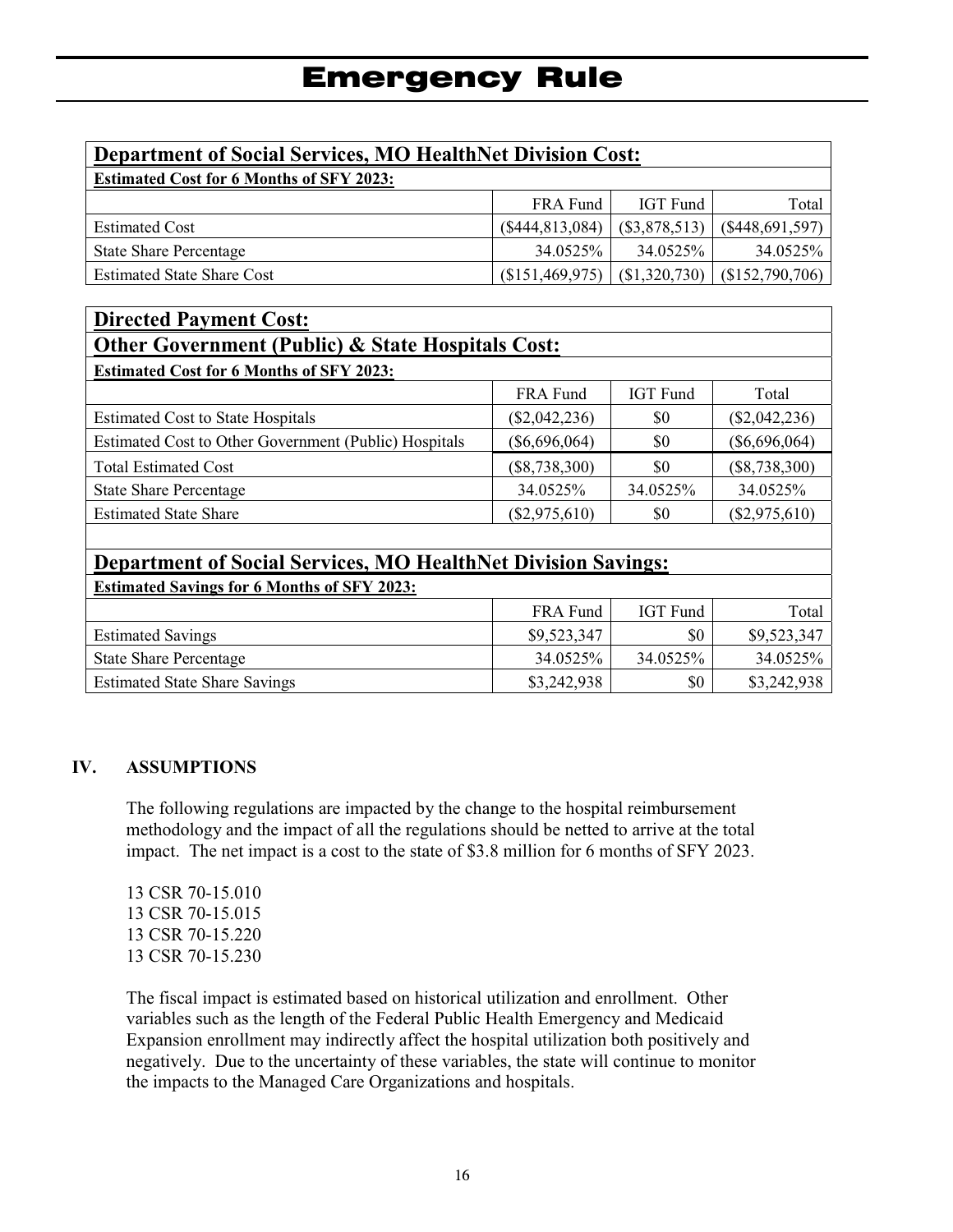### **FISCAL NOTE PRIVATE COST**

**I. Department Title:** 13 Social Services<br>Division Title: 70 MO HealthNet 1 **Division Title:** 70 MO HealthNet Division<br>**Chapter Title:** 15 Hospital Program 15 Hospital Program

| <b>Rule Number and</b>        | 13 CSR 70-15.010 Inpatient Hospital Services Reimbursement |
|-------------------------------|------------------------------------------------------------|
| <b>Title:</b>                 | Methodology                                                |
| Type of<br><b>Rulemaking:</b> | <b>Emergency Amendment</b>                                 |

### **II. SUMMARY OF FISCAL IMPACT**

| <b>Estimate of the number of</b><br>entities by class which<br>would likely be affected by<br>the adoption of the rule: | <b>Classification by types of</b><br>the business entities which<br>would likely be affected: | Estimate in the aggregate as to<br>the cost of compliance with the<br>rule by the affected entities: |
|-------------------------------------------------------------------------------------------------------------------------|-----------------------------------------------------------------------------------------------|------------------------------------------------------------------------------------------------------|
| In-State Hospitals – 100                                                                                                | <b>Private Hospitals enrolled</b><br>in MO HealthNet                                          | FFS Estimated impact for 6<br>months of SFY 2023:<br>\$383.4 million                                 |
| <b>In-State Hospitals - 99</b>                                                                                          | <b>Private Hospitals enrolled</b><br>in MO HealthNet                                          | <b>Directed Payment Estimated</b><br>cost for 6 months of SFY 2023:<br>\$785 thousand                |

### **III. WORKSHEET**

| <b>Fee-for-Service Impact:</b>                    |             |                 |             |  |  |
|---------------------------------------------------|-------------|-----------------|-------------|--|--|
| <b>In-State Private Hospitals Impact:</b>         |             |                 |             |  |  |
| <b>Estimated Impact for 6 Months of SFY 2023:</b> |             |                 |             |  |  |
|                                                   | FRA Fund    | <b>IGT</b> Fund | Total       |  |  |
| Estimated Impact to In-State Private Hospitals    | 383,414,428 |                 | 383,414,428 |  |  |
| <b>State Share Percentage</b>                     | 34.0525%    | 34.0525%        | 34.0525%    |  |  |
| <b>Estimated State Share</b>                      | 130,562,198 |                 | 130,562,198 |  |  |

| <b>Directed Payment Impact:</b>                     |            |                 |           |  |
|-----------------------------------------------------|------------|-----------------|-----------|--|
| <b>In-State Private Hospitals Impact:</b>           |            |                 |           |  |
| <b>Estimated Cost for 6 Months of SFY 2023:</b>     |            |                 |           |  |
|                                                     | FRA Fund   | <b>IGT</b> Fund | Total     |  |
| <b>Estimated Cost to In-State Private Hospitals</b> | (785, 047) |                 | (785,047) |  |
| <b>State Share Percentage</b>                       | 34.0525%   | 34.0525%        | 34.0525%  |  |
| <b>Estimated State Share</b>                        | (267, 328) |                 | (267,328) |  |